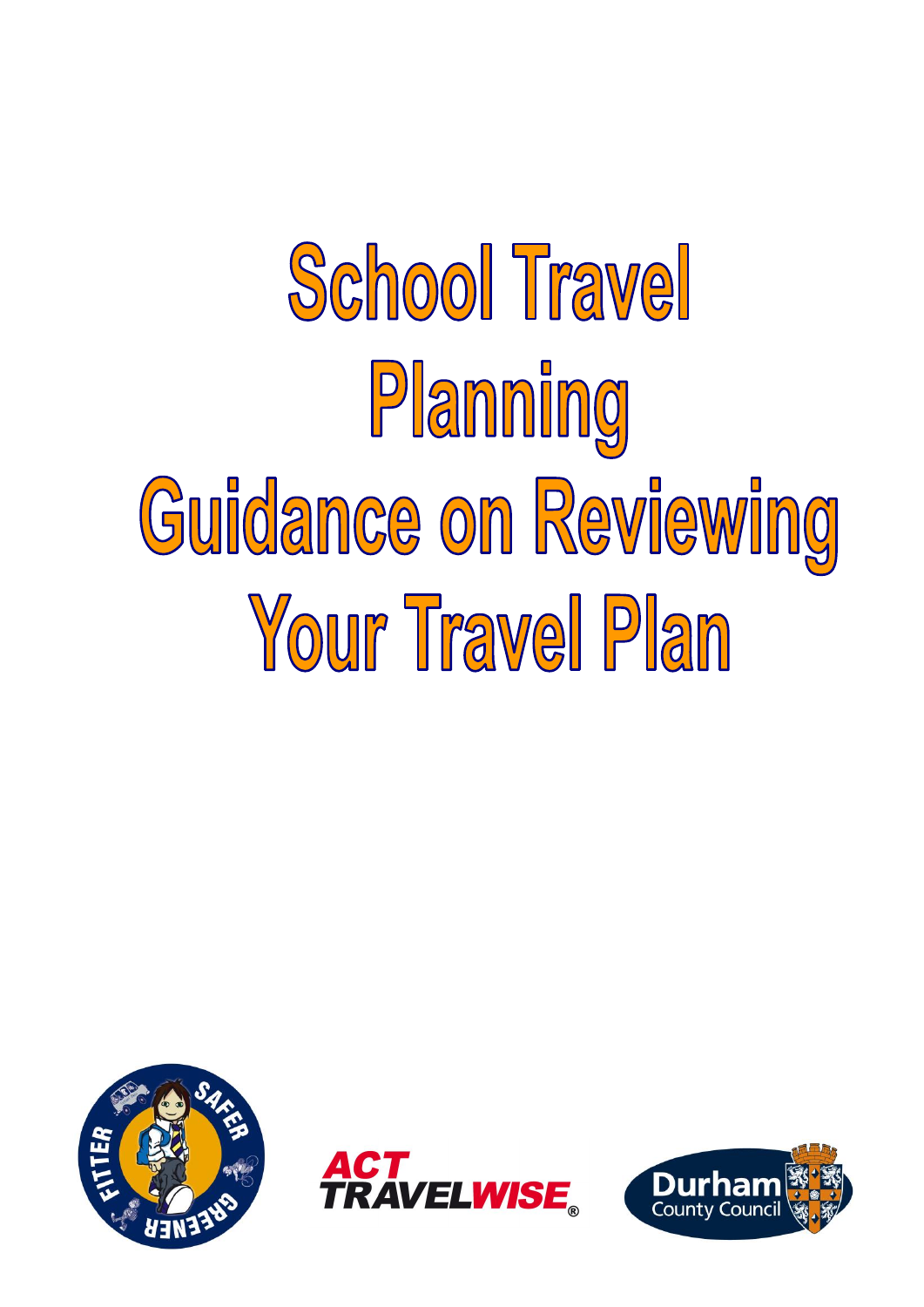**As I'm sure you are aware, when you completed your Travel Plan that was just the start of the process of encouraging sustainable travel to and from your school.**

**For a Travel Plan to be truly effective and appropriate, it must be regularly updated. We recommend that your Plan should be reviewed annually. Every three years a more comprehensive review should be carried out, though this should not be too onerous if the annual reviews have been realistic and thorough.**

**These notes are intended to be a template to assist you through the annual review process. Any notes that are included to assist you are in blue text and should be removed from the finished document.**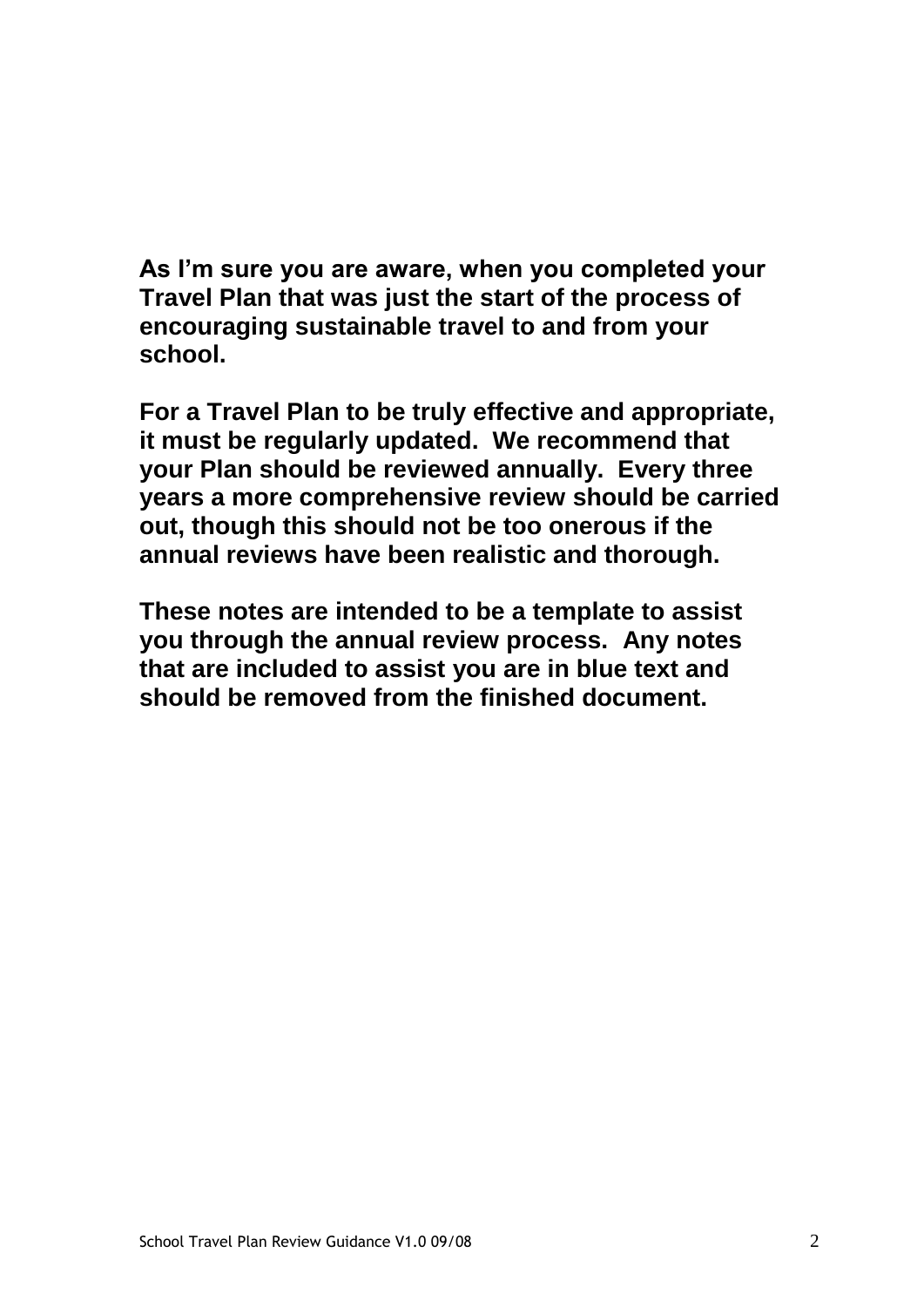School Travel Plan Review

St Swithin's Middle School

DCSF No. 840/0001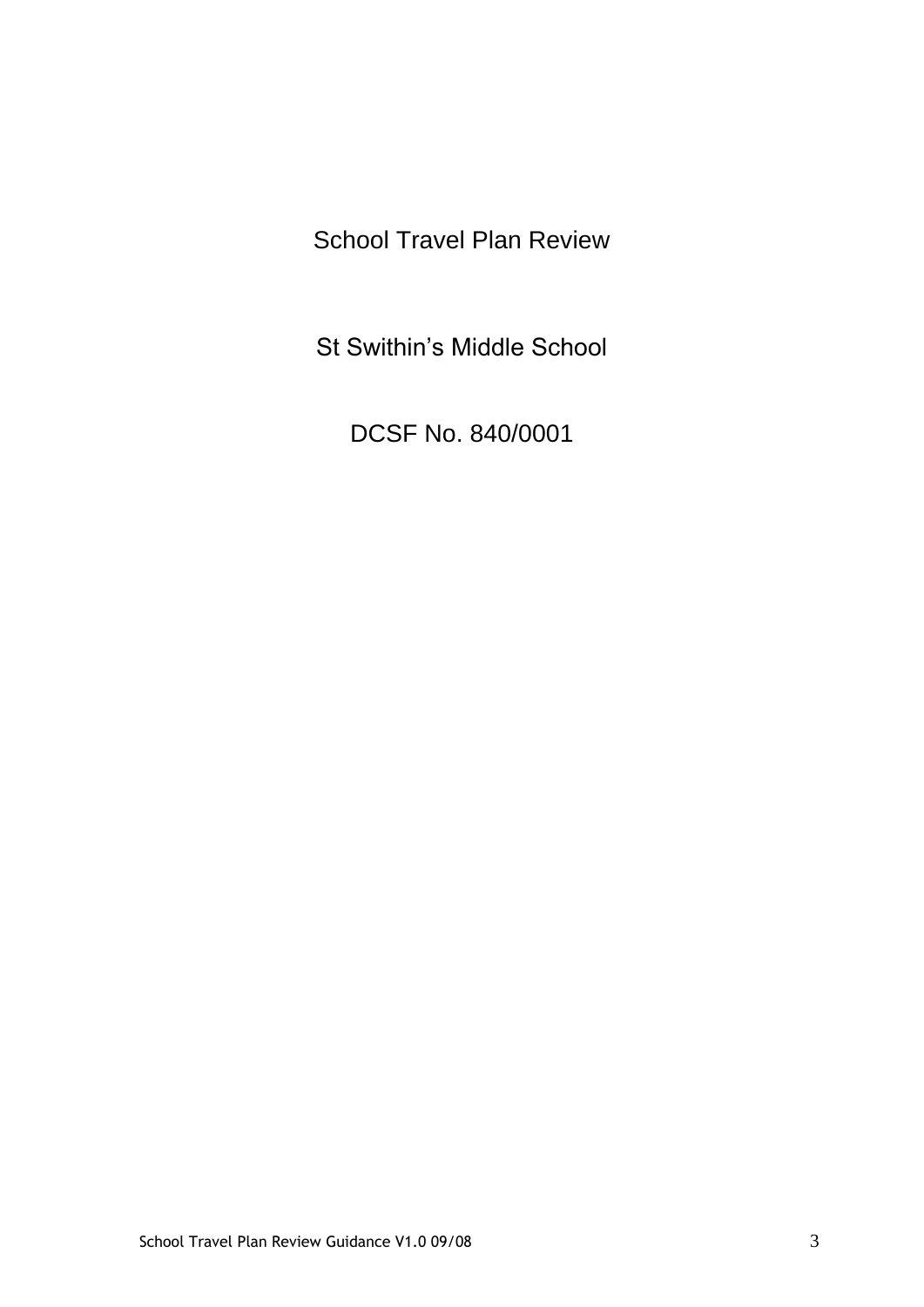# **Contents**

- Section 1 School Contact Details and Key Travel Plan Details.
- Section 2 Background Information.
- Section 3 Travel Problems
- Section 4 Survey & Questionnaire Results
- Section 5 The Travel Plan Working Group
- Section 6 School Travel Plan Capital Grant
- Section 7 Existing Objectives, Targets and Action Plan
- Section 8 New Objectives, Targets and Action Plan
- Section 9 Long Term Sustainability, Monitoring and Review
- Section 10 Endorsement of School Travel Plan Review

# Appendices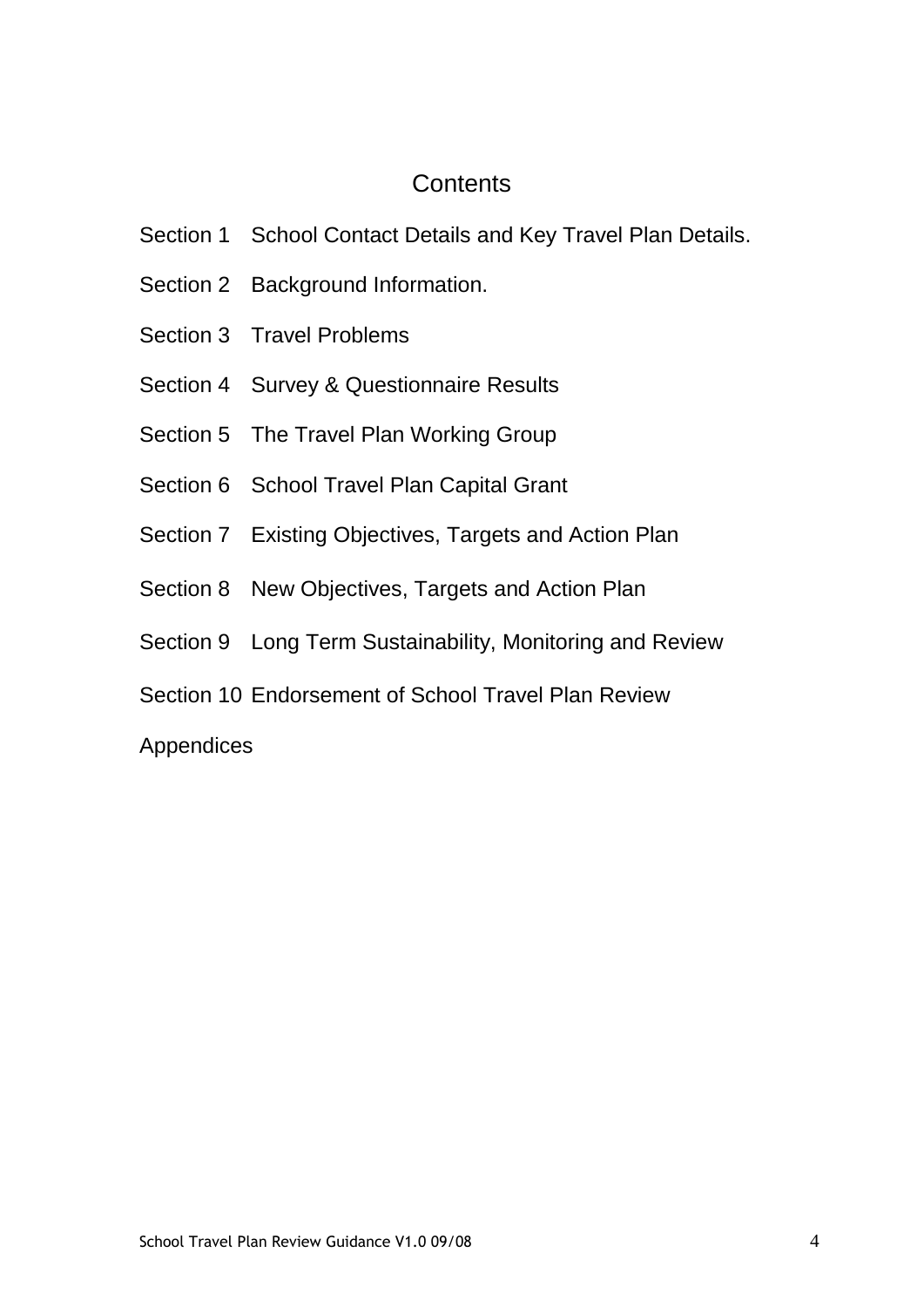1. School Contact Details and Key Travel Plan Details.

# **School Name:**

St Swithin's Middle School

**Head Teacher:** Miss Ariadne Hendy

**School Travel Plan Co-ordinator:** Mrs Theira Mbeke

# **Contact Numbers:**

Office: 0191 555 3939 Fax: 0191 555 3636

# **Email Address:**

[St.swithins@rainnet.com](mailto:St.swithins@rainnet.com)

**School DCSF Reference Number:** 840/0001

# **Date of Initial School Travel Plan:**

March 2007

# **Date of First School Travel Plan Review:**

September 2008

*(Subsequent reviews will also include Date of Second Travel Plan Review, Date of Third Travel …. and so on)*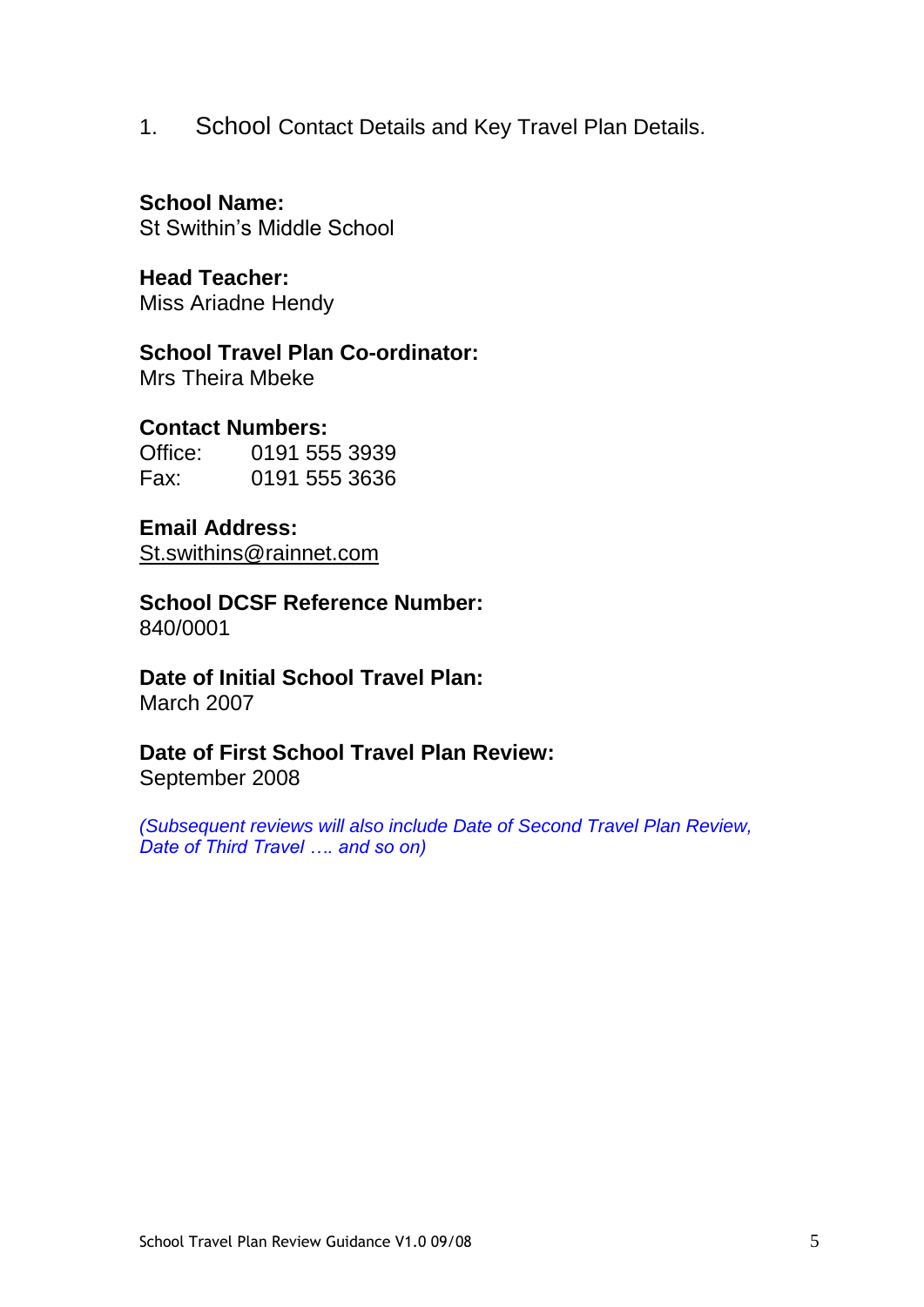# 2. Background Information

As the review of your Travel Plan may be read in isolation from your original Plan it is worthwhile giving brief details here relating to:

- ●Location
- $\bullet$  Size
- Type of School
- SEN Pupils
- Opening times
- Transport links
- Any other travel related relevant information

It will certainly be worthwhile including this information if it was not included in your original Travel Plan or if any details have changed in the intervening period. If the latter is the case it may be worthwhile highlighting that they are changes, as this may well affect some of your original actions or whether you have achieved your targets.

Don't forget to include any measures you have implemented as part of your Travel Plan!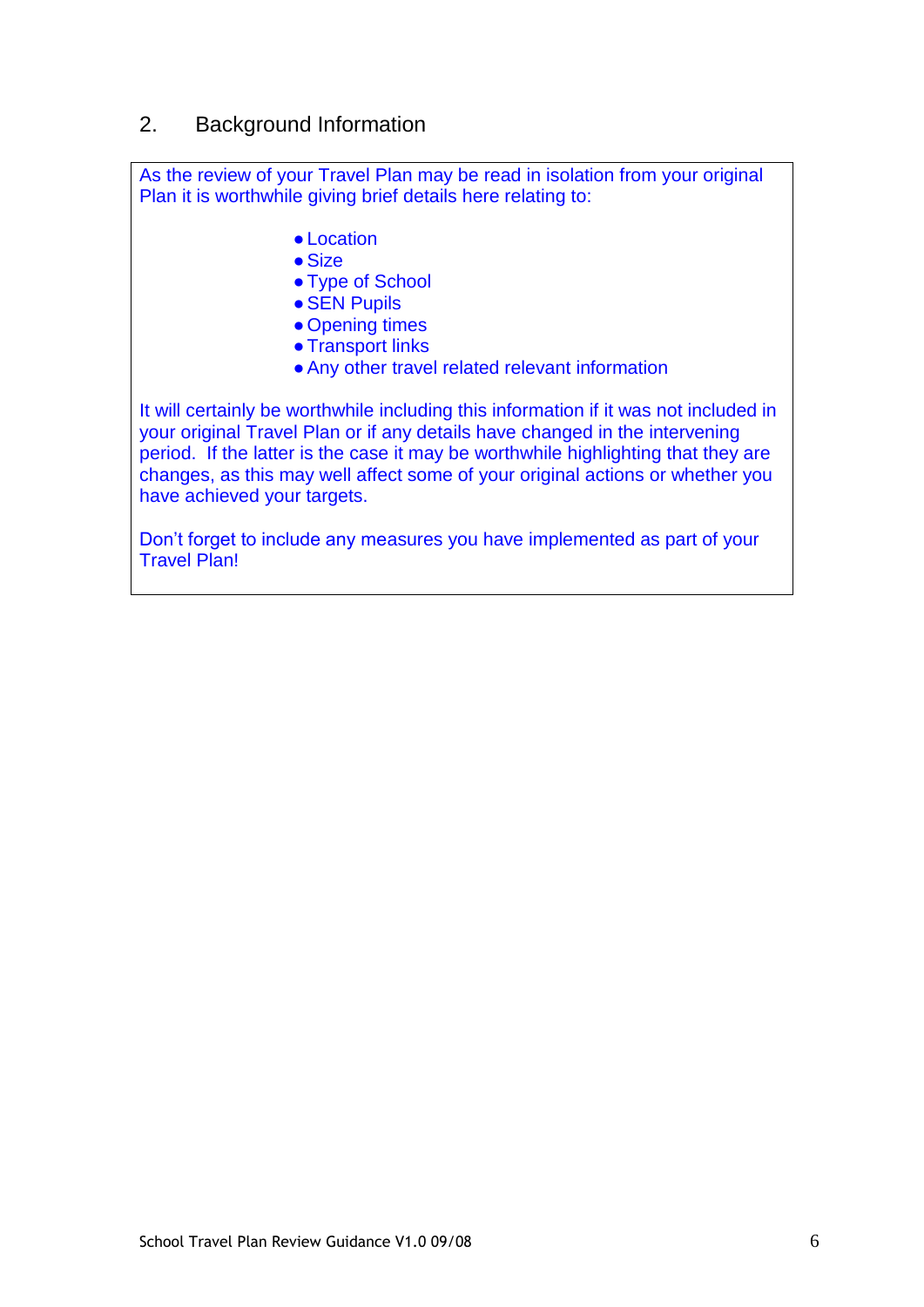# 3. Travel Problems

### **a) Issues that have been addressed:**

Report your successes – what has been achieved and how it was done.

### **b) Outstanding issues:**

You should report on any problems or issues that have not been addressed including, if you are aware of them, the reasons why this is so. Record also whether these are still an issue. The information contained here will also be useful when you come to complete Section 7 (reporting on Existing Objectives, Targets and Action Plan). Also report any initiatives that have, perhaps, not been as successful as you would have hoped.

### **c) New issues:**

You should also report on any new problems or issues that have been identified subsequent to your original Travel Plan (or the last review). Remember that it is important throughout the Plan to identify who and where issues were raised and how these issues were addressed. This 'Golden Thread' needs to be preserved in any new problems or issues you identify; so again record how and by whom these were identified, and how they were addressed.

You may wish to report each of the above as tables, for example:

| Occupit 5 a) Travel Flamming issues that we have addressed. |                                                    |  |  |  |
|-------------------------------------------------------------|----------------------------------------------------|--|--|--|
| <b>Problem</b>                                              | <b>How we addressed this</b><br><b>sucessfully</b> |  |  |  |
|                                                             |                                                    |  |  |  |
|                                                             |                                                    |  |  |  |
|                                                             |                                                    |  |  |  |
|                                                             |                                                    |  |  |  |

### **Section 3 a) Travel Planning Issues that we have addressed.**

### **Section 3 b) Previously identified Issues that we still need to address.**

| <b>Details of Existing</b><br><b>Issues</b> | <b>How was the issue</b><br><b>identified and by</b><br>whom? | <b>Possible solutions</b><br>(including any partial<br>succeses so far) |
|---------------------------------------------|---------------------------------------------------------------|-------------------------------------------------------------------------|
|                                             |                                                               |                                                                         |
|                                             |                                                               |                                                                         |
|                                             |                                                               |                                                                         |

### **Section 3 c) New Issues that we have to address.**

| <b>Details of New</b><br><b>Issues</b> | <b>How was the issue</b><br><b>identified and by</b><br>whom? | <b>Possible solutions</b> |
|----------------------------------------|---------------------------------------------------------------|---------------------------|
|                                        |                                                               |                           |
|                                        |                                                               |                           |
|                                        |                                                               |                           |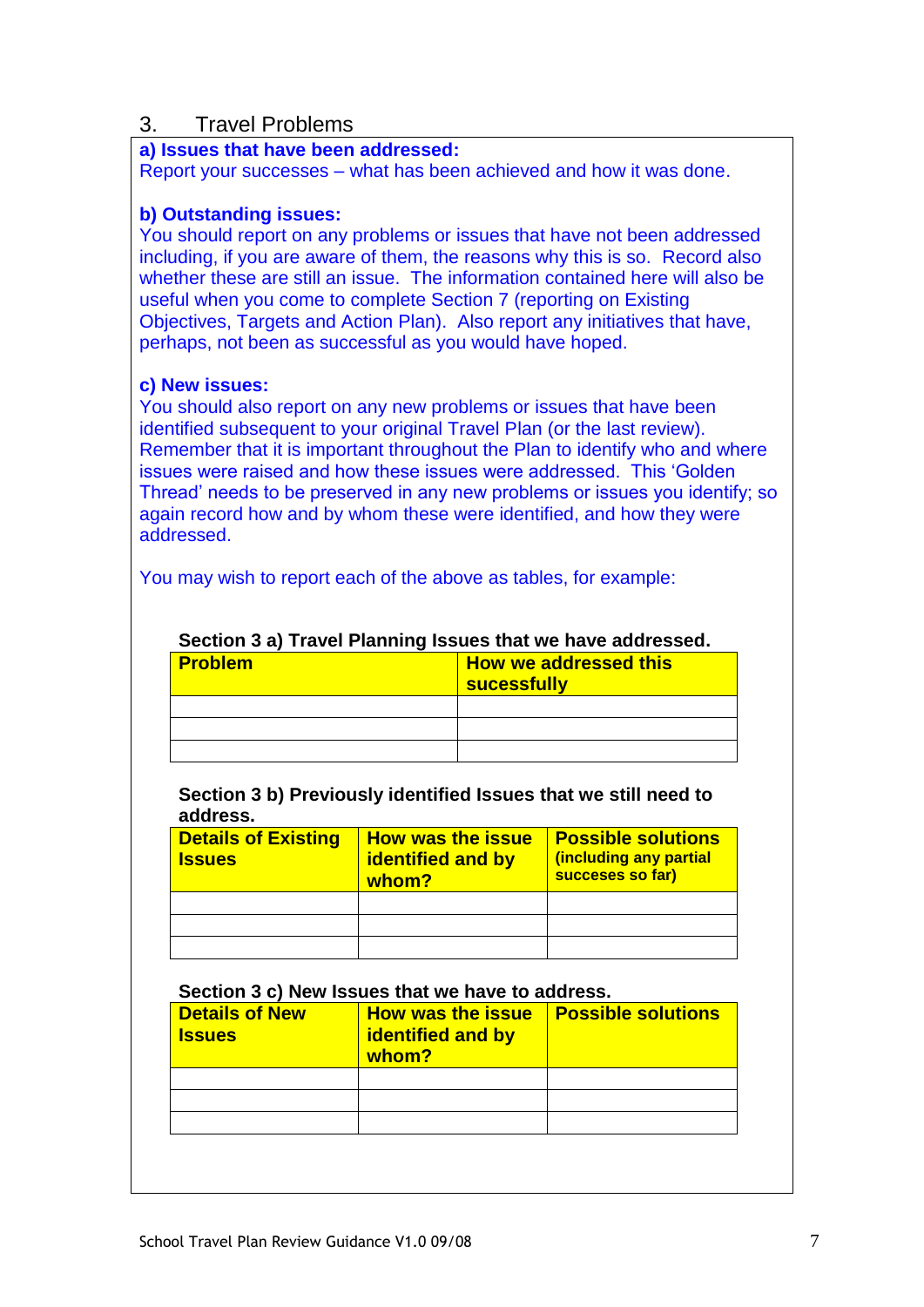# 4. Survey & Questionnaire Results

As you have a completed Travel Plan, you are required to collect the school travel data for submission as part of the School Census.

The data from the School Census is presented below. This data will form the baseline for our new targets and is also used to assess the achievement of targets as stated in the School Travel Plan.

|                           |               | Jan<br>2007 | Jan<br>2008 |  |  |
|---------------------------|---------------|-------------|-------------|--|--|
| Pupils on roll            | No.           |             |             |  |  |
| <b>Total Number of</b>    | No.           |             |             |  |  |
| responses                 | $\frac{0}{0}$ |             |             |  |  |
| <b>Walk</b>               | No.           |             |             |  |  |
|                           | $\%$          |             |             |  |  |
|                           | No.           |             |             |  |  |
| Cycle                     | $\%$          |             |             |  |  |
| <b>Public Service Bus</b> | No.           |             |             |  |  |
|                           | $\frac{0}{0}$ |             |             |  |  |
| <b>School Bus</b>         | No.           |             |             |  |  |
|                           | $\%$          |             |             |  |  |
| <b>Bus Not Known</b>      | No.           |             |             |  |  |
|                           | $\%$          |             |             |  |  |
| Car or Van                | No.           |             |             |  |  |
|                           | $\%$          |             |             |  |  |
| <b>Car Share</b>          | No.           |             |             |  |  |
|                           | %             |             |             |  |  |
| Taxi                      | No.           |             |             |  |  |
|                           | $\%$          |             |             |  |  |
| Rail                      | No.           |             |             |  |  |
|                           | $\%$          |             |             |  |  |
| Other                     | No.           |             |             |  |  |
|                           | $\%$          |             |             |  |  |

As part of the review process, your school should undertake a new travel questionnaire with parents, pupils and staff. These questionnaires may identify new issues that you will need to include in Section 3. If you have carried out other surveys during the year, such as a hands-up survey during a campaign, you should also include the results from these. Also include information on any incentives you may have offered to encourage the return of questionnaires; for example a prize draw.

It may be useful to include a summary of the key points from the survey results – for example, that fact that cycling has shown a large increase and that is due to secure parking being provided this year. You could include examples of any surveys as an Appendix to this document.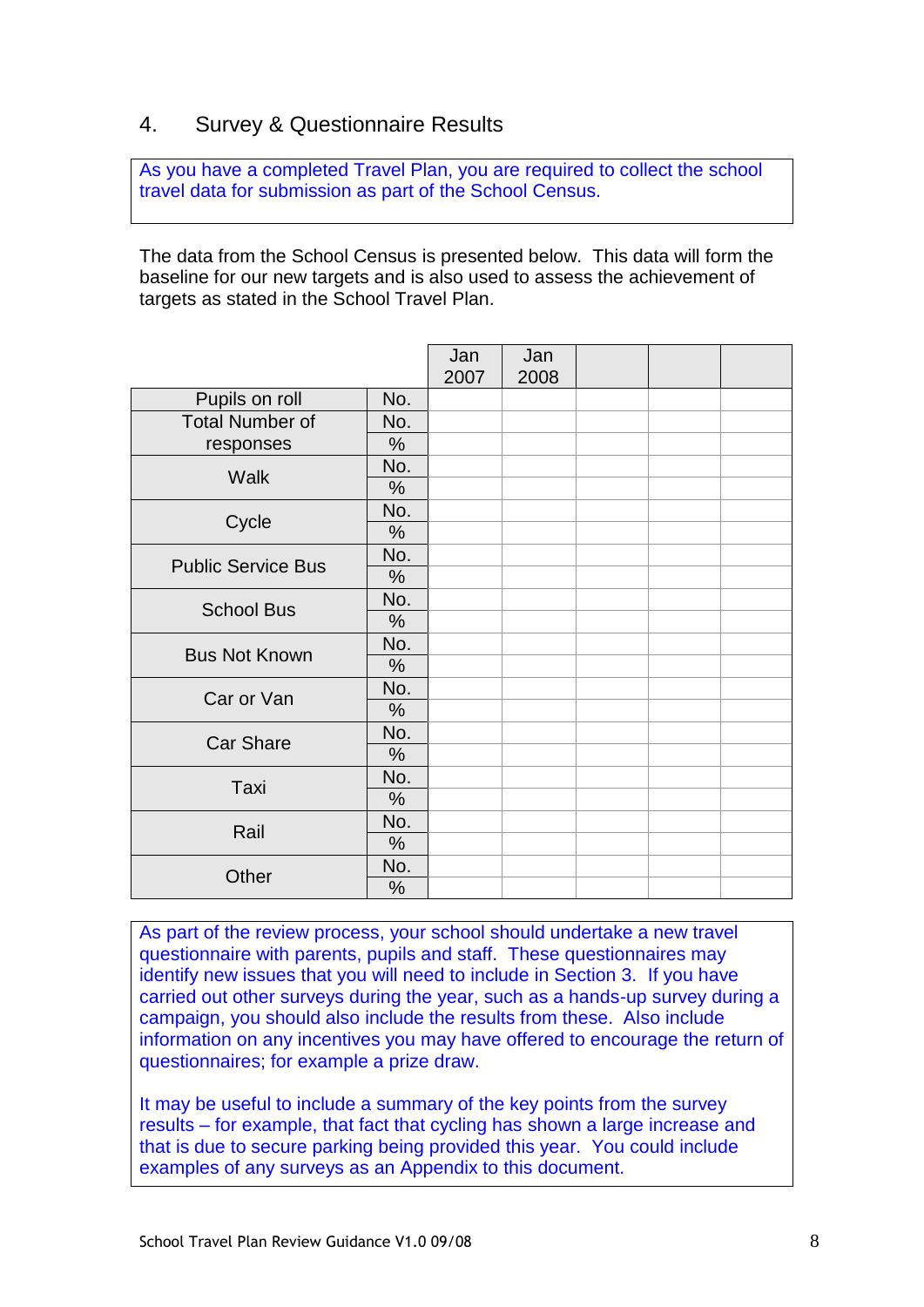# 5. The Travel Plan Working Group

Has the Working Group met once a term since the initial Travel Plan was completed? What is the membership of the group and has it changed? Give summary details of any meetings that have been held since the initial was completed or since the last review – it would be useful to include copies of the minutes from these meetings in an Appendix to this document.

# 6. School Travel Plan Capital Grant

Amount Awarded: Fill in amount awarded to school.

How has the Capital Grant been spent:

Give details of what your Capital Grant has been spent on. If it has not been spent yet, give details of what has been identified for the spending or any discussions that have been had regarding the spending of the grant.

Other sources of funding:

Have you identified any other sources of funding, either capital or revenue, that you can use to help the school to promote sustainable school travel? Give details of any sources and how you intend to use the funding.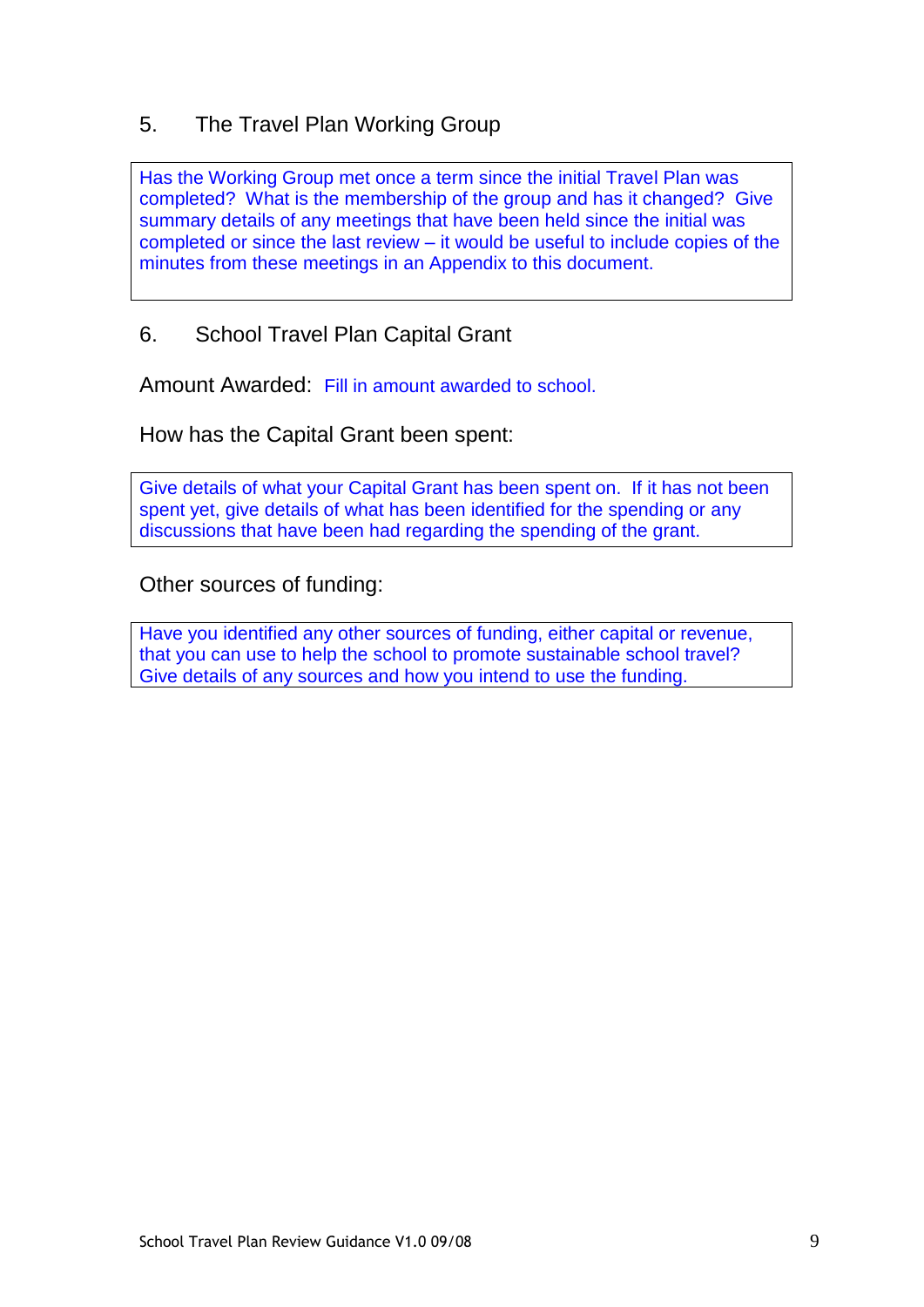# 7. Existing Objectives, Targets and Action Plan

You should review each of the Objectives in your original Travel Plan or as part of your last Travel Plan Review. The Targets and Actions in each Objective should be reviewed as to whether each was met or not. If a Target has been met the Working Group should consider whether a more challenging value should be set for this year. If it has not been met, the Group will need to agree how to work towards achieving the target this year. These may be complemented by totally new Objectives, Targets and Actions as detailed in Section 8.

How this review will be presented is up to the Working Group but a suggested format is shown as examples on the next few pages. In these examples the format and content of the Objectives, Targets and Actions would have been taken from the original Travel Plan. The Target Review box (including whether it has been met or not) and Actions Review table show how the review (that these Guidance Notes are supporting) considers what has, or has not, been done.

Remember the examples given in the next few tables are just that – examples. You should not be looking to replicate these exactly. Your School Travel Plan Advisor will be able to offer you advice on what you need to include specific to your school and how the information should be presented to meet the latest best practice.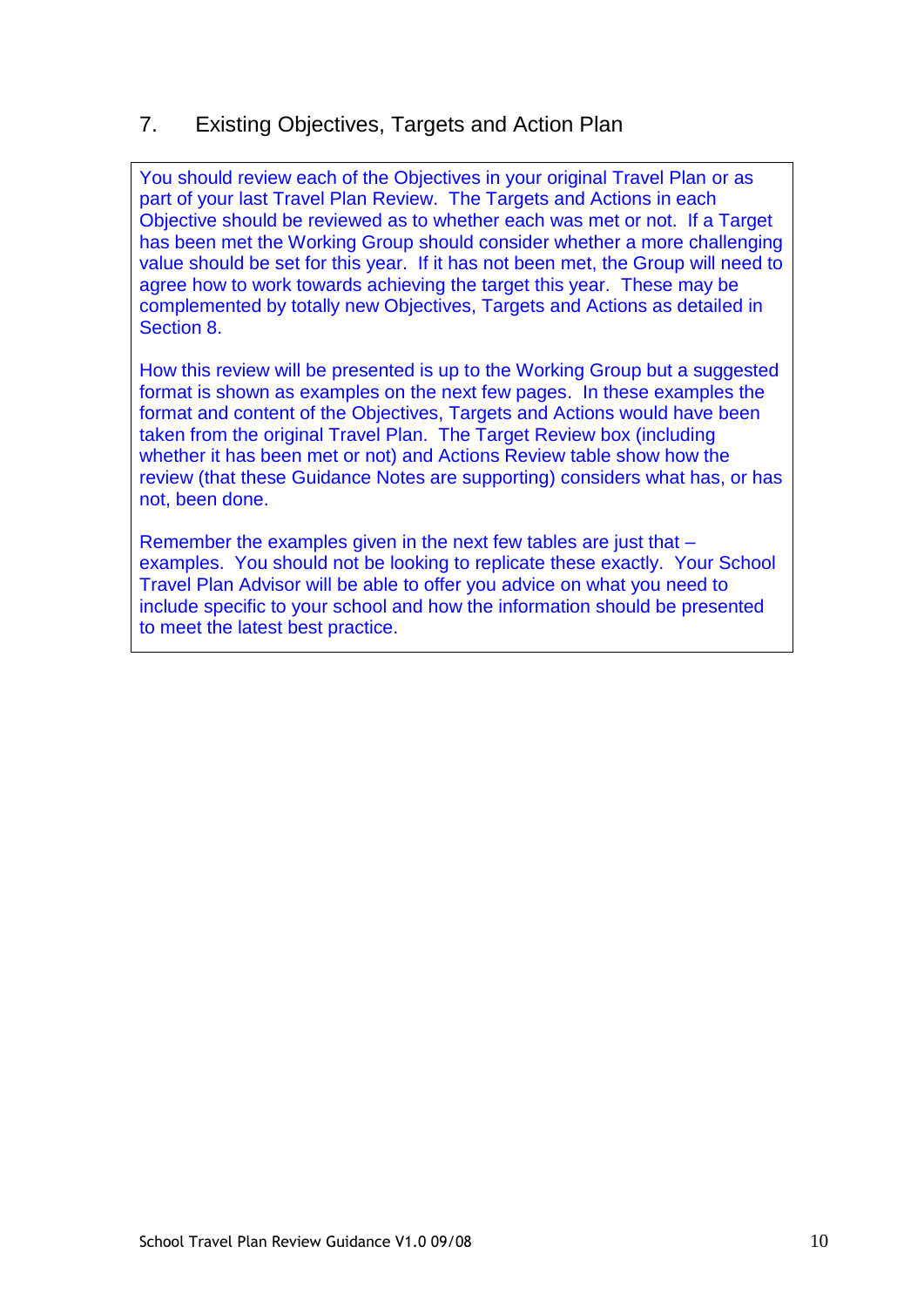|           | Objective: To increase the number of pupils who walk as their regular means of travelling to and from school |                                                                                                                                |             |                         |                       |                  |                         |
|-----------|--------------------------------------------------------------------------------------------------------------|--------------------------------------------------------------------------------------------------------------------------------|-------------|-------------------------|-----------------------|------------------|-------------------------|
|           |                                                                                                              | Target: To increase the number of pupils walking to and from school by 5% (of the school population) by 14 July 2007 (from 43% |             |                         |                       |                  |                         |
|           |                                                                                                              | [86 pupils] presently to 48% [96 pupils])                                                                                      |             |                         |                       |                  |                         |
|           |                                                                                                              | Target review: Walking has increased from 43% to 49% (Source Jan 2008 Census). Target Met                                      |             |                         |                       |                  |                         |
|           | Actions to be taken                                                                                          |                                                                                                                                |             |                         |                       |                  |                         |
|           | to achieve the                                                                                               | Responsible                                                                                                                    |             | <b>Success Criteria</b> | Monitoring and        | Evaluation       | Funding/                |
|           | targets                                                                                                      | Person(s)                                                                                                                      | Timescale   |                         | Evaluation            | <b>Timescale</b> | <b>Resources</b>        |
| <b>No</b> | <b>Description</b>                                                                                           |                                                                                                                                |             |                         |                       |                  | Available               |
|           | To hold an                                                                                                   | <b>Head Teacher</b>                                                                                                            | 22 May 2007 | All pupils to           | <b>Class Teachers</b> | 5 June 2007      | Walk to School          |
|           | event as part                                                                                                | Miss Hendy                                                                                                                     |             | have                    | to record pupil       |                  | <b>Resource Pack to</b> |
|           | of National                                                                                                  | <b>School Travel</b>                                                                                                           |             | participated in         | participation on      |                  | be provided by          |
|           | Walk to                                                                                                      | <b>Plan Coordinator</b>                                                                                                        |             | International           | Walk to School        |                  | STPA I Helplots -       |
|           | <b>School Week</b>                                                                                           | Mrs Mbeke                                                                                                                      |             | Walk to School          | wall charts and       |                  | Durham County           |
|           |                                                                                                              | <b>Class Teachers</b>                                                                                                          |             | Week                    | return to the         |                  | Council.                |
|           |                                                                                                              | <b>STPA</b>                                                                                                                    |             |                         | school travel         |                  |                         |
|           |                                                                                                              | I Helplots                                                                                                                     |             |                         | planning team.        |                  |                         |

|        | <b>Actions Review</b>                   |                                                                                                                 |                                                                                                                                             |  |  |  |  |
|--------|-----------------------------------------|-----------------------------------------------------------------------------------------------------------------|---------------------------------------------------------------------------------------------------------------------------------------------|--|--|--|--|
| Action | <b>Action Completed?</b><br>(yes or no) | Comments                                                                                                        | <b>Action Ongoing</b>                                                                                                                       |  |  |  |  |
|        | Yes                                     | An informal Park and Stride initiative<br>was launched for the National Walk to<br>School Campaign in May 2006. | Yes - school will take part in National<br>Campaign each year. It will also take part in<br>International Campaign when resources<br>allow. |  |  |  |  |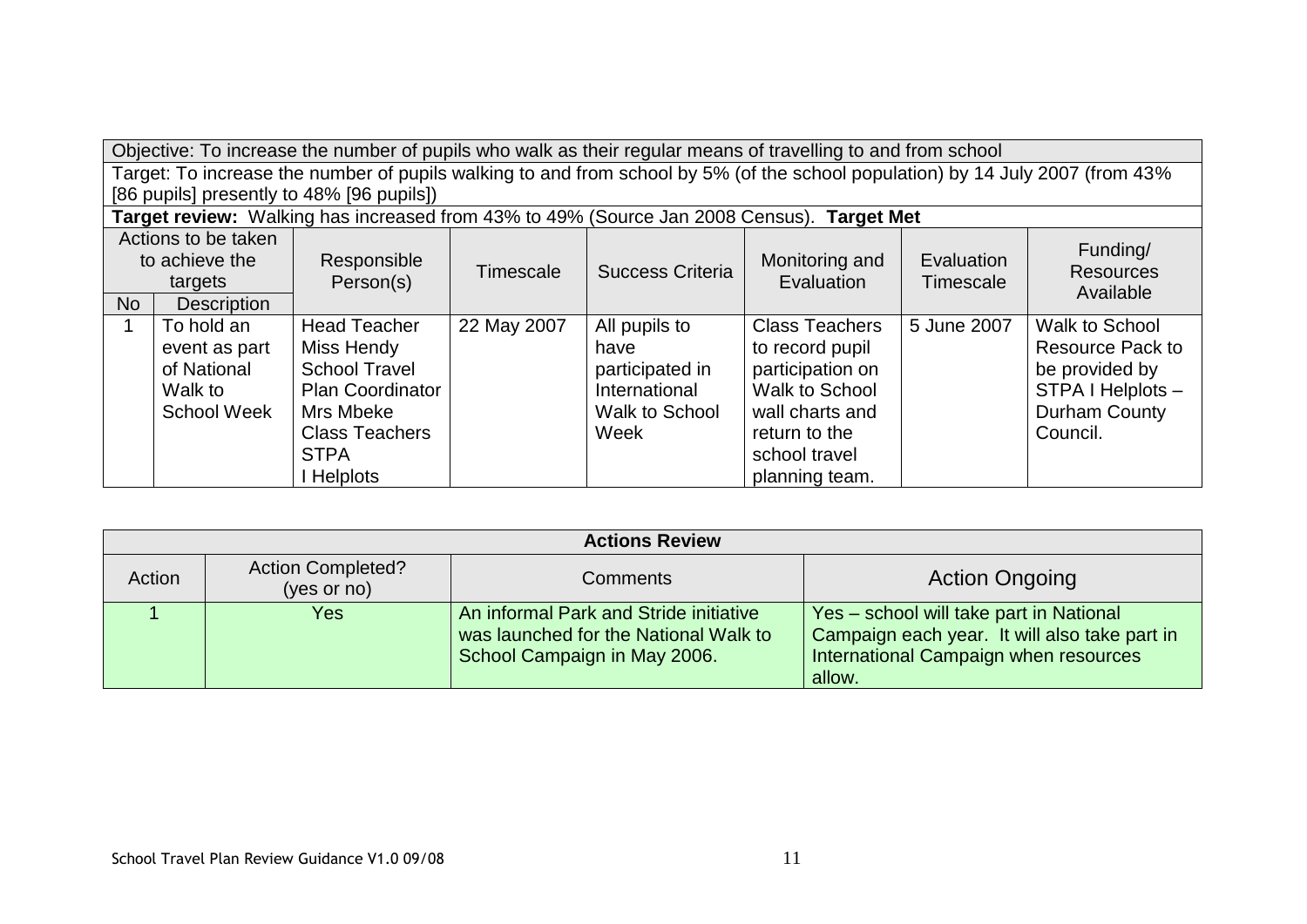Objective: To reduce the number of parental vehicles parked on Mornington Crescent between 8.45am and 9.15am and between 2.45pm and 3.15pm.

Target: To reduce the number of parental vehicles parked on Mornington Crescent by 10 cars (from 30 presently to 20 vehicles) by 10 September 2007.

**Target review:** Number of parental vehicles 18 (am) and 25 (pm). (Source average numbers from site surveys one day per week during June 2007). **Target Met**

| No | Actions to be taken<br>to achieve the<br>targets<br>Description                                             | Responsible<br>Person(s)                                      | <b>Timescale</b> | <b>Success Criteria</b>                                                             | Monitoring and<br>Evaluation                                                                         | Evaluation<br>Timescale | Funding/<br><b>Resources</b><br>Available |
|----|-------------------------------------------------------------------------------------------------------------|---------------------------------------------------------------|------------------|-------------------------------------------------------------------------------------|------------------------------------------------------------------------------------------------------|-------------------------|-------------------------------------------|
|    | To apply for<br>permission for<br>parents to<br>park at Piggly<br><b>Wiggly Store.</b>                      | <b>Head Teacher</b><br>Miss Hendy                             | 15 May 2007      | Letter sent to<br><b>Store Manager</b><br>seeking<br>permission to<br>use car park. | Outcome<br>reported to<br><b>School Travel</b><br><b>Plan Working</b><br>Group.                      | 5 June 2007             |                                           |
| 2  | To create a<br>Park & Stride<br>leaflet.                                                                    | Year 5 teacher<br>Mr Train.<br><b>STPA</b><br><b>Helplots</b> | 20 June 2007     | Parent leaflet<br>created.                                                          | Leaflet<br>presented to<br><b>Travel Plan</b><br>Working Group.                                      | 27 June<br>2007         | School resources.                         |
| 3  | To host a<br>special event<br>to celebrate<br>the launch of<br>the Park and<br><b>Stride</b><br>Initiative. | <b>STPA</b><br>I Helplots                                     | 4 July 2007      | Every pupil to<br>participate in<br>celebration<br>assembly.                        | Photographs<br>from assembly<br>fed back to<br><b>School Travel</b><br><b>Plan Working</b><br>group. | 27 July 2007            | <b>STPA</b><br>I Helplots                 |

**Actions Review**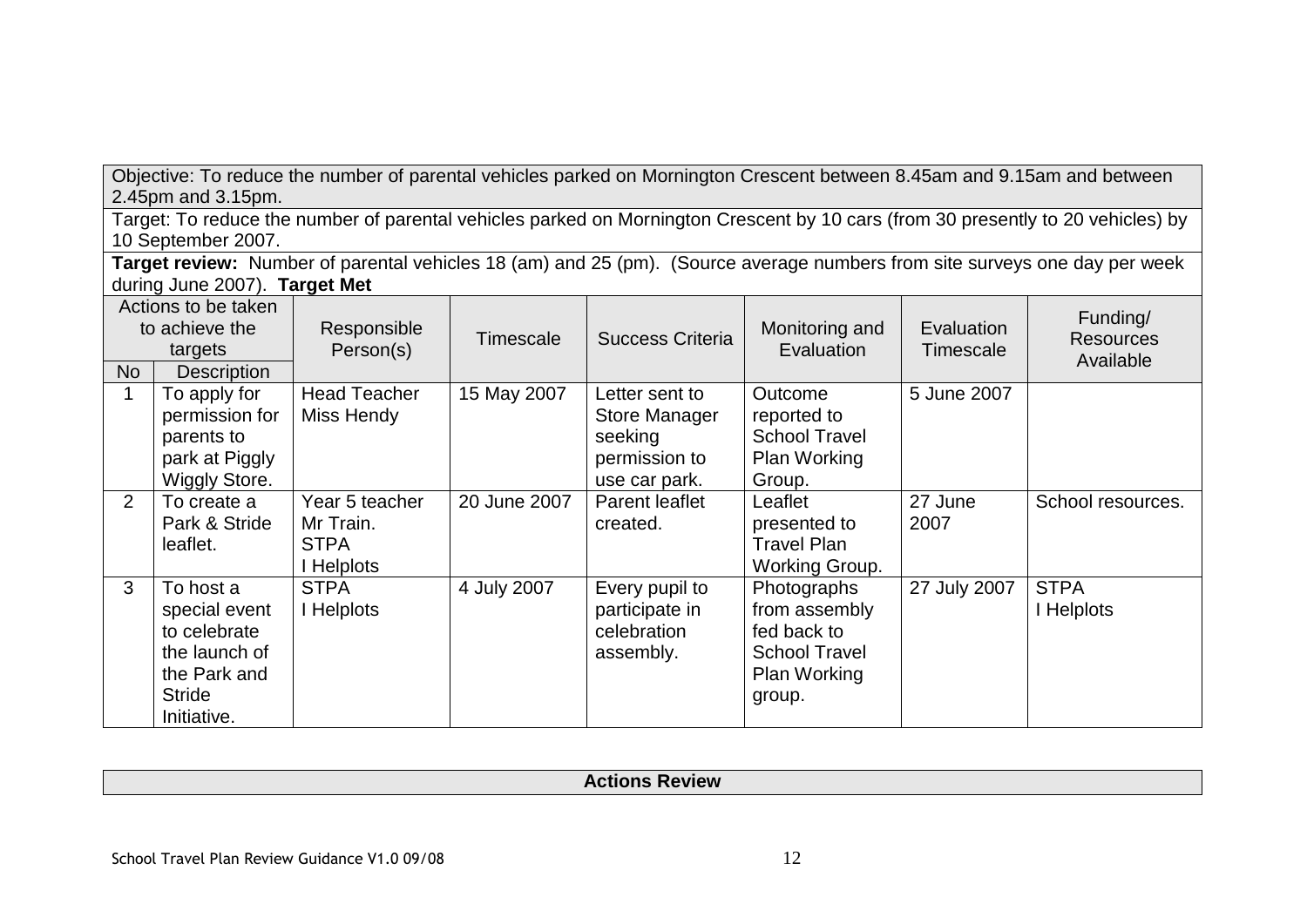| Action         | <b>Action Completed?</b><br>(yes or no) | Comments                                                                                                                                                                                                                                                                                                                                   | <b>Action Ongoing</b>                                                                                                                |
|----------------|-----------------------------------------|--------------------------------------------------------------------------------------------------------------------------------------------------------------------------------------------------------------------------------------------------------------------------------------------------------------------------------------------|--------------------------------------------------------------------------------------------------------------------------------------|
|                | Yes                                     | Permission was granted by Mr Kipling,<br>the Manager of Piggly Wiggly Store for<br>the use of the car park as a Park &<br>Stride site.                                                                                                                                                                                                     | Piggly Wiggly car park is being used as a<br>Park & Stride site. Maintain good relations<br>with store to ensure ongoing permission. |
| $\overline{2}$ | <b>Yes</b>                              | Leaflet was created and distributed to<br>parents to encourage them to use the<br>Park & Stride site.                                                                                                                                                                                                                                      | No. Leaflet will be included in welcome pack<br>for future years' intakes.                                                           |
| $\overline{3}$ | <b>Yes</b>                              | Durham County Council's Safer,<br>Greener, Fitter mascot Sam, visited the<br>school and greeted pupils on 4 July<br>2007 to launch the Park and Stride. An<br>Assembly was held to celebrate the<br>launch and promote the health benefits<br>of increased activity. Orange juice was<br>donated by Mr Kipling for the pupils to<br>enjoy. | No. Events may be arranged in future to<br>celebrate ongoing success of Park & stride<br>site.                                       |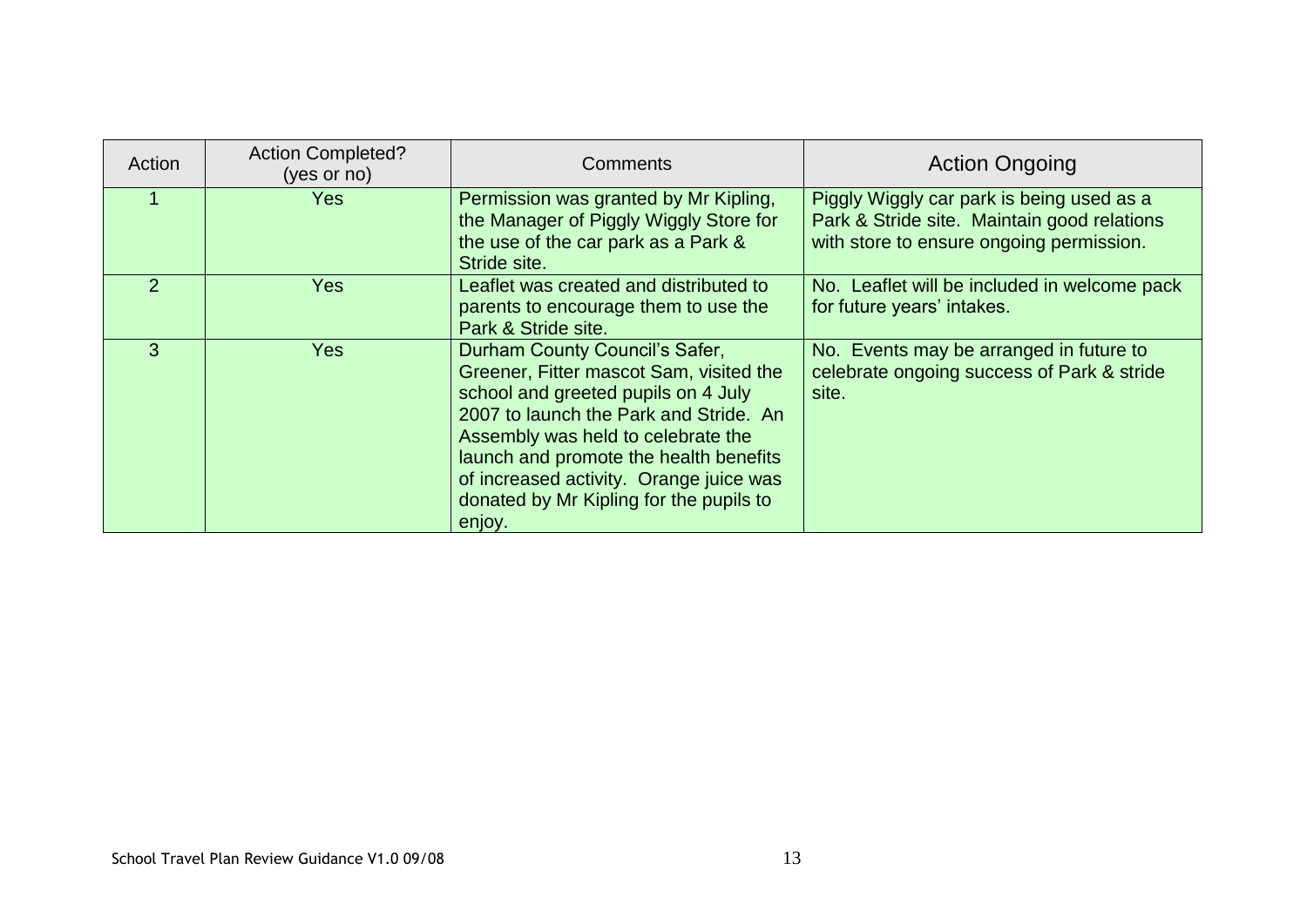|           | Objective: To improve facilities for cyclists.   |                                                                                                                            |              |                         |                              |                         |                                           |
|-----------|--------------------------------------------------|----------------------------------------------------------------------------------------------------------------------------|--------------|-------------------------|------------------------------|-------------------------|-------------------------------------------|
|           |                                                  | Target: To install a secure cycle parking unit in school yard to complement existing Sheffield stands by 30 June 2007.     |              |                         |                              |                         |                                           |
|           |                                                  | Target review: Secure cycle parking unit ordered but not installed by 30 June 2007. (Source progress report by Mrs Mbeke). |              |                         |                              |                         |                                           |
|           | <b>Target Not Met</b>                            |                                                                                                                            |              |                         |                              |                         |                                           |
|           | Actions to be taken<br>to achieve the<br>targets | Responsible<br>Person(s)                                                                                                   | Timescale    | <b>Success Criteria</b> | Monitoring and<br>Evaluation | Evaluation<br>Timescale | Funding/<br><b>Resources</b><br>Available |
| <b>No</b> | <b>Description</b>                               |                                                                                                                            |              |                         |                              |                         |                                           |
|           | To site a 20                                     | School Travel                                                                                                              | 20 June 2007 | Secure cycle            | Installation of              | 20 June                 | <b>Capital Grant</b>                      |
|           | space secure                                     | <b>Plan Coordinator</b>                                                                                                    |              | parking is              | unit. Sam's                  | 2007                    | Funding                                   |
|           | cycle parking                                    | Mrs Mbeke                                                                                                                  |              | installed on            | <b>STARs to</b>              |                         |                                           |
|           | unit in the                                      | <b>STPA</b>                                                                                                                |              | school site.            | monitor usage                |                         |                                           |
|           | school yard.                                     | I Helplots                                                                                                                 |              |                         | on one day per               |                         |                                           |
|           |                                                  |                                                                                                                            |              |                         | week.                        |                         |                                           |

|        | <b>Actions Review</b>                   |                                                                                                                                                                                                                                                                       |                                                                                                                                                  |  |  |  |
|--------|-----------------------------------------|-----------------------------------------------------------------------------------------------------------------------------------------------------------------------------------------------------------------------------------------------------------------------|--------------------------------------------------------------------------------------------------------------------------------------------------|--|--|--|
| Action | <b>Action Completed?</b><br>(yes or no) | Comments                                                                                                                                                                                                                                                              | <b>Action Ongoing</b>                                                                                                                            |  |  |  |
|        | <b>No</b>                               | Design and location of unit agreed.<br>Planning Application submitted and unit<br>ordered from Lock it Up Cycle Parking<br>Company. Objections received to<br>Planning Application, which have since<br>been resolved. Planning Consent<br>granted on 26 August 2007. | Yes. Planning Consent has been confirmed<br>with supplier. It is hoped to have cycle<br>parking unit installed by third week of October<br>2007. |  |  |  |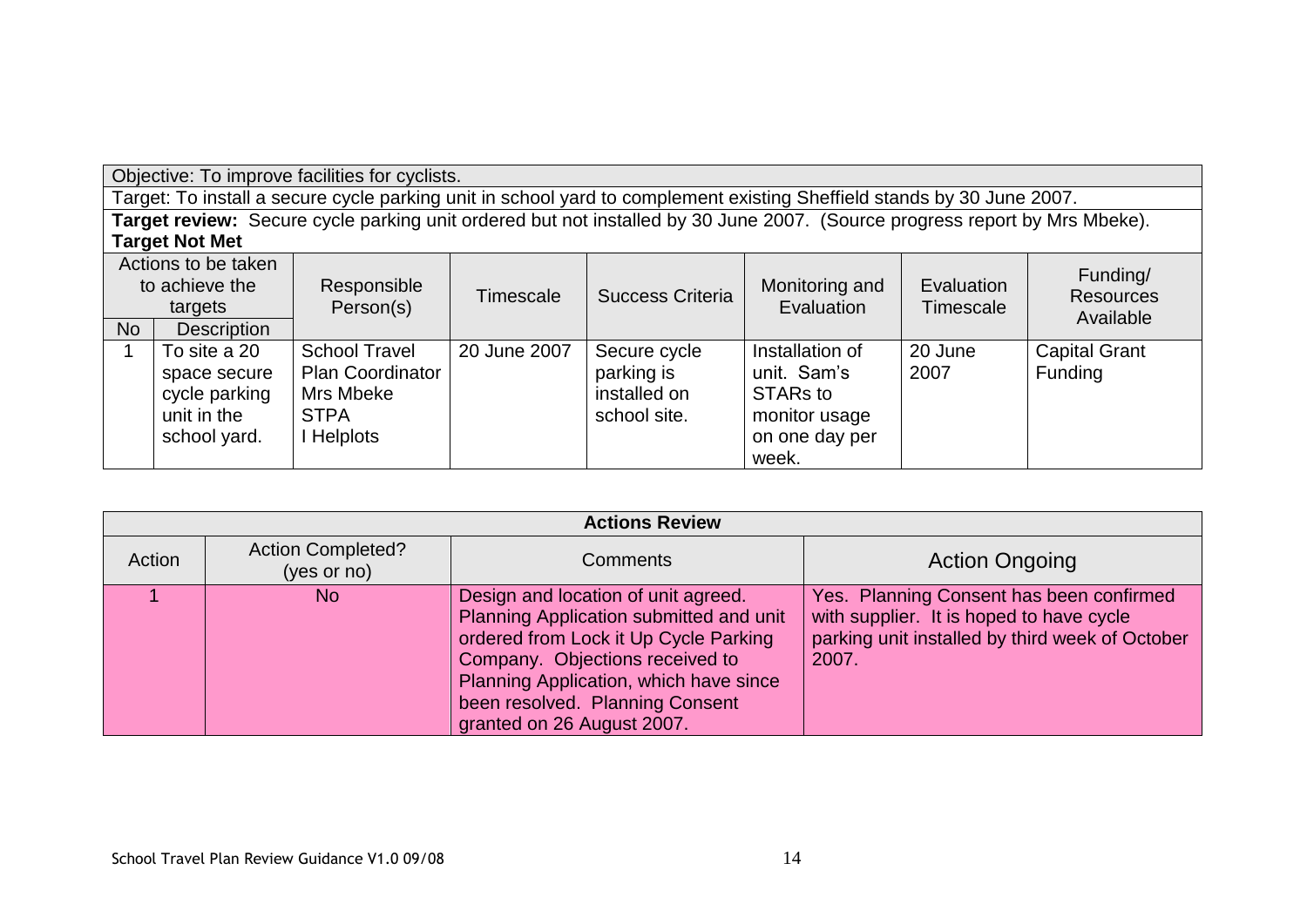Objective: Pupil Council to develop a cycle permit scheme for cyclists.

Target: Ten pupils to request a cycle permit (from 0 presently to 10 permits) by 10 September 2007.

**Target review:** Three permits requested by 10 September 2007. (Source request records maintained by Sam's STARs). **Target Not Met**

|    | Actions to be taken<br>to achieve the<br>targets                                                                | Responsible<br>Person(s)                                                                                              | Timescale    | <b>Success Criteria</b>                                                     | Monitoring and<br>Evaluation                                                                              | Evaluation<br><b>Timescale</b> | Funding/<br><b>Resources</b><br>Available             |
|----|-----------------------------------------------------------------------------------------------------------------|-----------------------------------------------------------------------------------------------------------------------|--------------|-----------------------------------------------------------------------------|-----------------------------------------------------------------------------------------------------------|--------------------------------|-------------------------------------------------------|
| No | <b>Description</b><br>Meeting to<br>discuss the<br>design and<br>content of a<br><b>Cycle Permit</b><br>Scheme. | <b>School Travel</b><br><b>Plan Coordinator</b><br>Mrs Mbeke<br>Leader of the<br><b>School Council</b><br>Sam's STARs | 6 April 2007 | One meeting to<br>take place to<br>discuss the<br>content of the<br>permit. | Minutes of the<br>meeting to be<br>forwarded to<br><b>Travel Plan</b><br><b>Working Group</b><br>meeting. | 6 May 2007                     | School resources.                                     |
| 2  | The permit is<br>designed and<br>circulated to<br>parents and<br>Governing<br>Body for<br>approval.             | <b>School Council</b><br><b>School Travel</b><br><b>Plan Coordinator</b><br>Mrs Mbeke                                 | 1 June 2007  | The draft cycle<br>permit scheme<br>is agreed upon.                         | Copies of the<br>draft cycle<br>permit scheme<br>sent to Travel<br><b>Plan Working</b><br>Group.          | 15 June<br>2007                | School resources.<br>Photocopying by<br>office staff. |
| 3  | Pupils sign up<br>to the<br>agreements<br>within the<br>permit.                                                 | The School<br>Council<br>Sam's STARs                                                                                  | 21 July 2007 | 10 pupils to<br>request a cycle<br>permit.                                  | Sam's STARs<br>To monitor<br>request and<br>report to School<br><b>Travel Plan</b><br>Working Group.      | 10<br>September<br>2007        | School resources.                                     |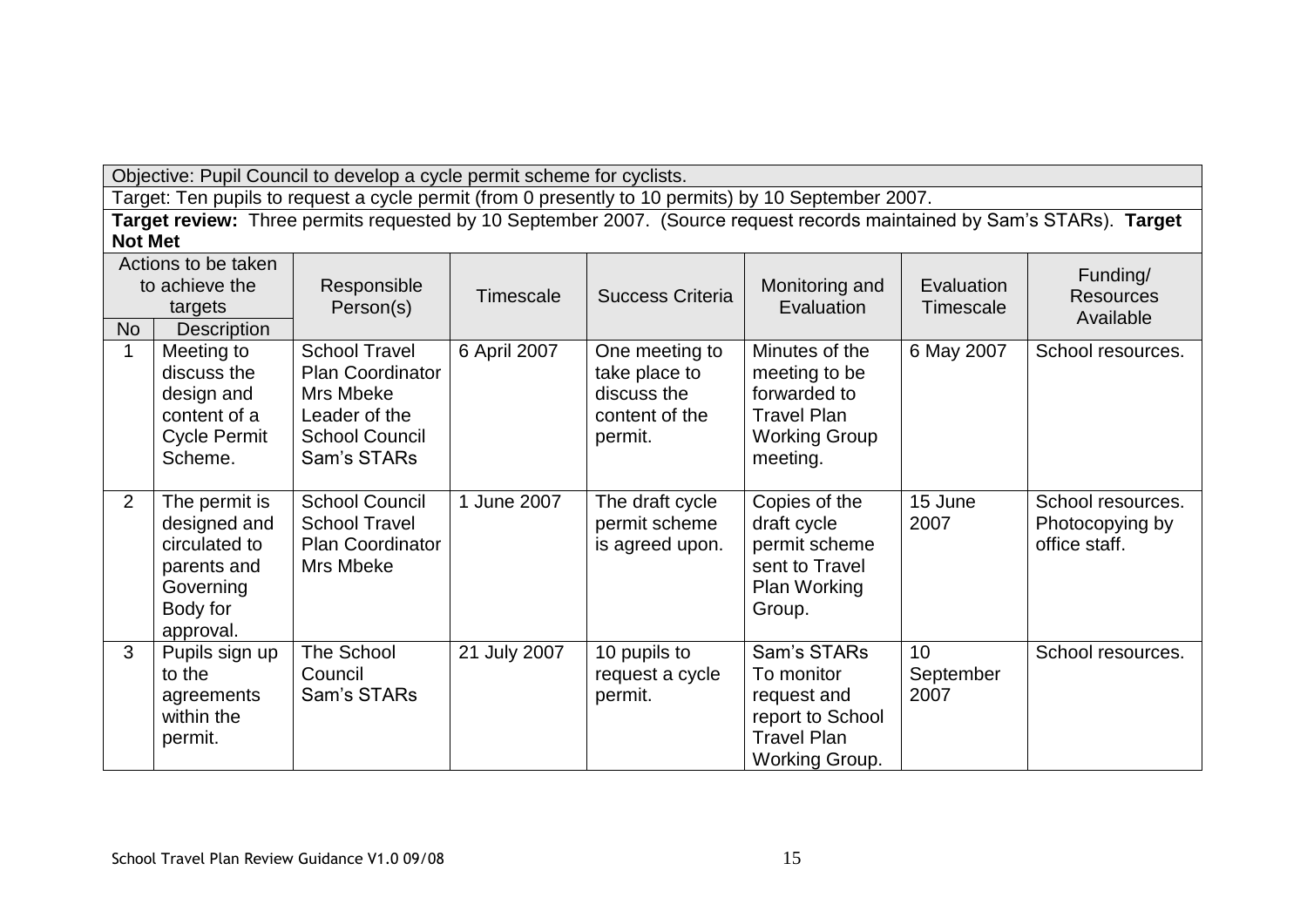|               | <b>Actions Review</b>                   |                                                                                                                                                                                                                           |                                                                                                               |  |  |  |  |
|---------------|-----------------------------------------|---------------------------------------------------------------------------------------------------------------------------------------------------------------------------------------------------------------------------|---------------------------------------------------------------------------------------------------------------|--|--|--|--|
| Action        | <b>Action Completed?</b><br>(yes or no) | Comments                                                                                                                                                                                                                  | <b>Action Ongoing</b>                                                                                         |  |  |  |  |
|               | Yes                                     | Meeting held with design and content<br>being agreed.                                                                                                                                                                     | No.                                                                                                           |  |  |  |  |
| $\mathcal{P}$ | Yes                                     | Permit was created and distributed to<br>parents and Governing Body for<br>approval. Was approved with no<br>amendments.                                                                                                  | No.                                                                                                           |  |  |  |  |
| 3             | Yes                                     | Pupils interested in cycling have been<br>encouraged to sign up to permit.<br>Unfortunately there has been limited<br>take up as improvements to cycle<br>parking have not been completed (see<br>relevant actions above) | Yes. Further encouragement to be given,<br>particularly after completion of improvements<br>to cycle parking. |  |  |  |  |

Colour has been used in the above tables to given an instant indication which Actions have been completed and which are outstanding. Schools may wish to indicate progress in further detail by using a yellow or orange background to indicate which Actions are partly complete or, perhaps, have ongoing Actions.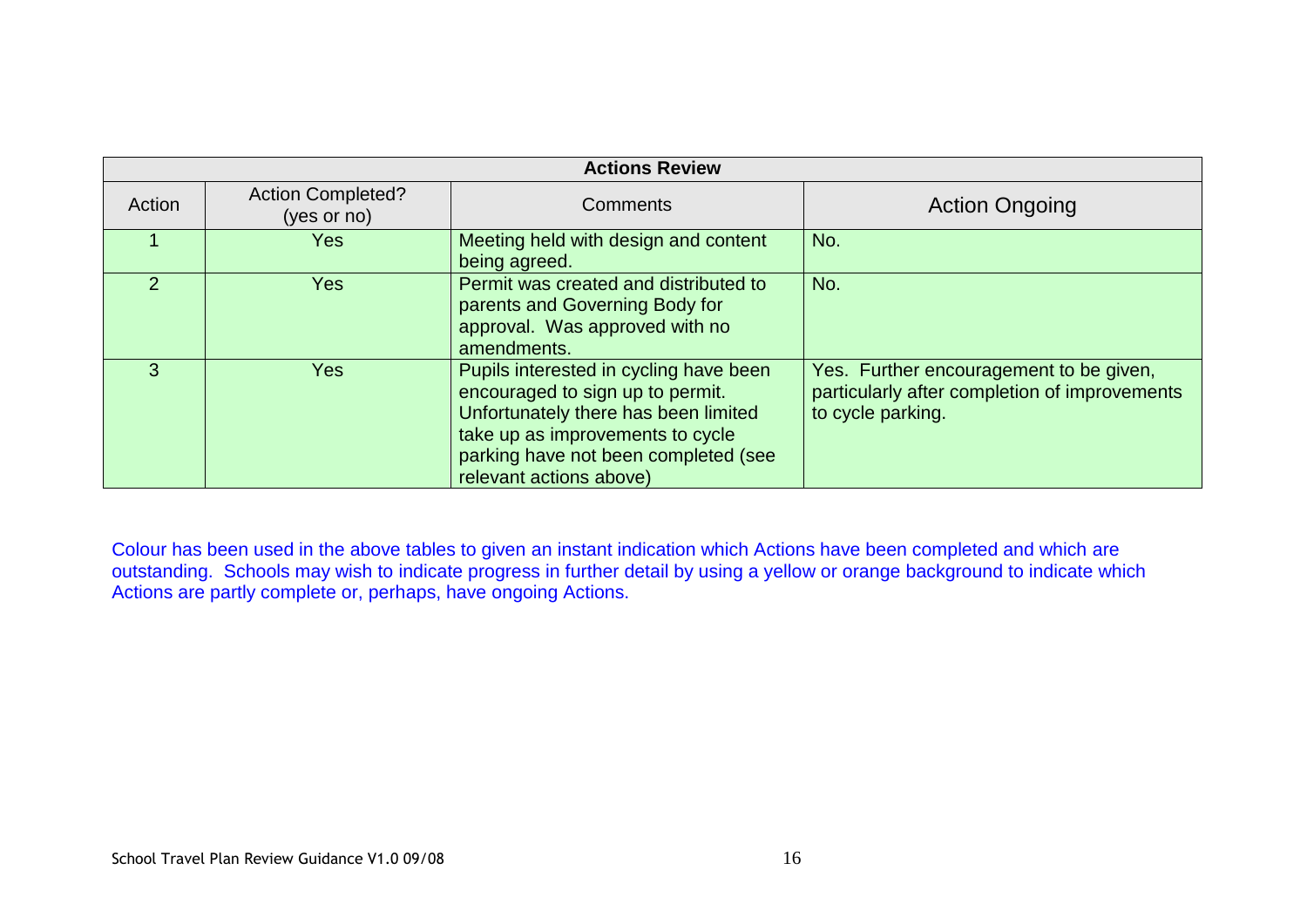# 8. New Objectives, Targets and Action Plan

The above review that you have carried out for each of the Objectives in your original Travel Plan, or as part of your last Travel Plan Review, should have identified your successes and where, perhaps, you have not been so successful. As part of that review you should have considered how any incomplete Actions will be addressed. The Working Group should consider in this section what new Objectives can be introduced to keep up the impetus of the Travel Plan and build on the success you have undoubtedly enjoyed so far.

These new Objectives may complement work that has already been done or introduce totally new initiatives or measures that were not considered by your initial Travel Plan.

How these objectives are presented will be up to you but it is recommended that you follow the same format as your original Action Plan unless a more suitable arrangement has since been identified. An example Action Plan follows.

### Remember:

- You need to develop new Action Plans for Objectives or Targets from your original Travel Plan, or last review, which have not been met.
- Any new issues that have been raised in Section 3 (or have been raised by the questionnaires in Section 4 and not transferred to Section 3) will need to be addressed in your Action Plan with appropriate Objectives and Targets.
- You should look at Objectives and Targets that have been met and, where appropriate, include in your Action Plan updated Objectives and stretched Targets.
- As in your original Travel Plan, your Objectives and Targets need to be SMART (Specific, Measurable, Achievable, Realistic and Timeconstrained)? They also need to cover an extended period – short, medium and long term  $(2 - 3)$  years for longer term objectives)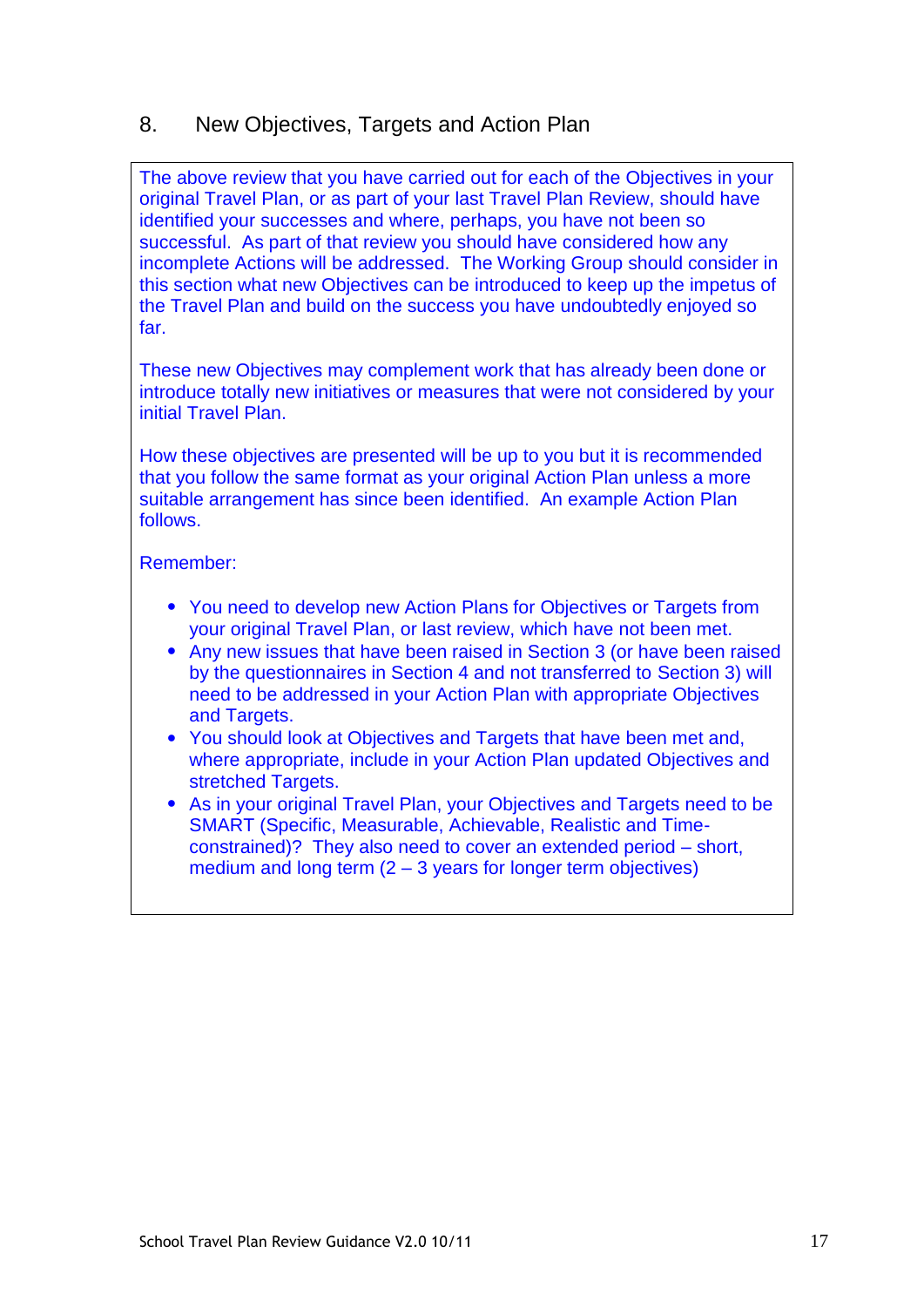| Objective: To promote more cycling among staff and students.                                            |                                                                            |                                                                                                                                                                     |                    |                                                                                                  |                                                                                                                 |                         |                                                                                                                  |
|---------------------------------------------------------------------------------------------------------|----------------------------------------------------------------------------|---------------------------------------------------------------------------------------------------------------------------------------------------------------------|--------------------|--------------------------------------------------------------------------------------------------|-----------------------------------------------------------------------------------------------------------------|-------------------------|------------------------------------------------------------------------------------------------------------------|
| Target: To set up a Bicycle User Group (BUG) for staff and students and have 20 members by 1 June 2009. |                                                                            |                                                                                                                                                                     |                    |                                                                                                  |                                                                                                                 |                         |                                                                                                                  |
| Actions to be taken<br>to achieve the<br>targets<br><b>Description</b><br><b>No</b>                     |                                                                            | Responsible<br>Person(s)                                                                                                                                            | <b>Timescale</b>   | <b>Success Criteria</b>                                                                          | Monitoring and<br>Evaluation                                                                                    | Evaluation<br>Timescale | Funding/<br><b>Resources</b><br>Available                                                                        |
| $\mathbf 1$                                                                                             | Meeting to<br>discuss the<br>remit and<br>responsibilities<br>of a BUG.    | <b>School Travel</b><br><b>Plan Coordinator</b><br>Mrs Mbeke<br><b>STPA</b><br>I Helplots<br><b>Road Safety</b><br>Officer BA Ware                                  | 1 November<br>2008 | One meeting to<br>take place to<br>discuss the remit<br>and<br>responsibilities<br>of the group. | Minutes of the<br>meeting to be<br>forwarded to<br><b>Travel Plan</b><br><b>Working Group</b><br>meeting.       | 1 December<br>May 2008  | School resources.                                                                                                |
| $\overline{2}$                                                                                          | Design<br>promotional<br>material to<br>encourage<br>membership<br>of BUG. | <b>School Travel</b><br><b>Plan Coordinator</b><br>Mrs Mbeke<br><b>STPA</b><br>I Helplots<br>Road Safety<br>Officer BA Ware<br>Sam's STARs<br><b>School Council</b> | 30 January<br>2009 | <b>Draft</b><br>promotional<br>material agreed<br>and samples<br>produced.                       | Copies of the<br>promotional<br>material sent to<br><b>Travel Plan</b><br><b>Working Group</b><br>for approval. | 15 February<br>2009     | School resources.                                                                                                |
| 3                                                                                                       | <b>Distribute</b><br>promotional<br>material and<br>hold a BUG<br>launch.  | <b>School Travel</b><br>Plan Coordinator<br>Mrs Mbeke<br><b>STPA</b><br>I Helplots<br><b>Road Safety</b>                                                            | 1 April 2009       | <b>Material</b><br>distributed and<br>event held.                                                | Examples of<br>promotional<br>material and<br>photographs<br>from assembly<br>fed back to                       | 30 April<br>2009        | School resources,<br>photocopying by<br>office staff, other<br>promotional<br>material if some<br>funding can be |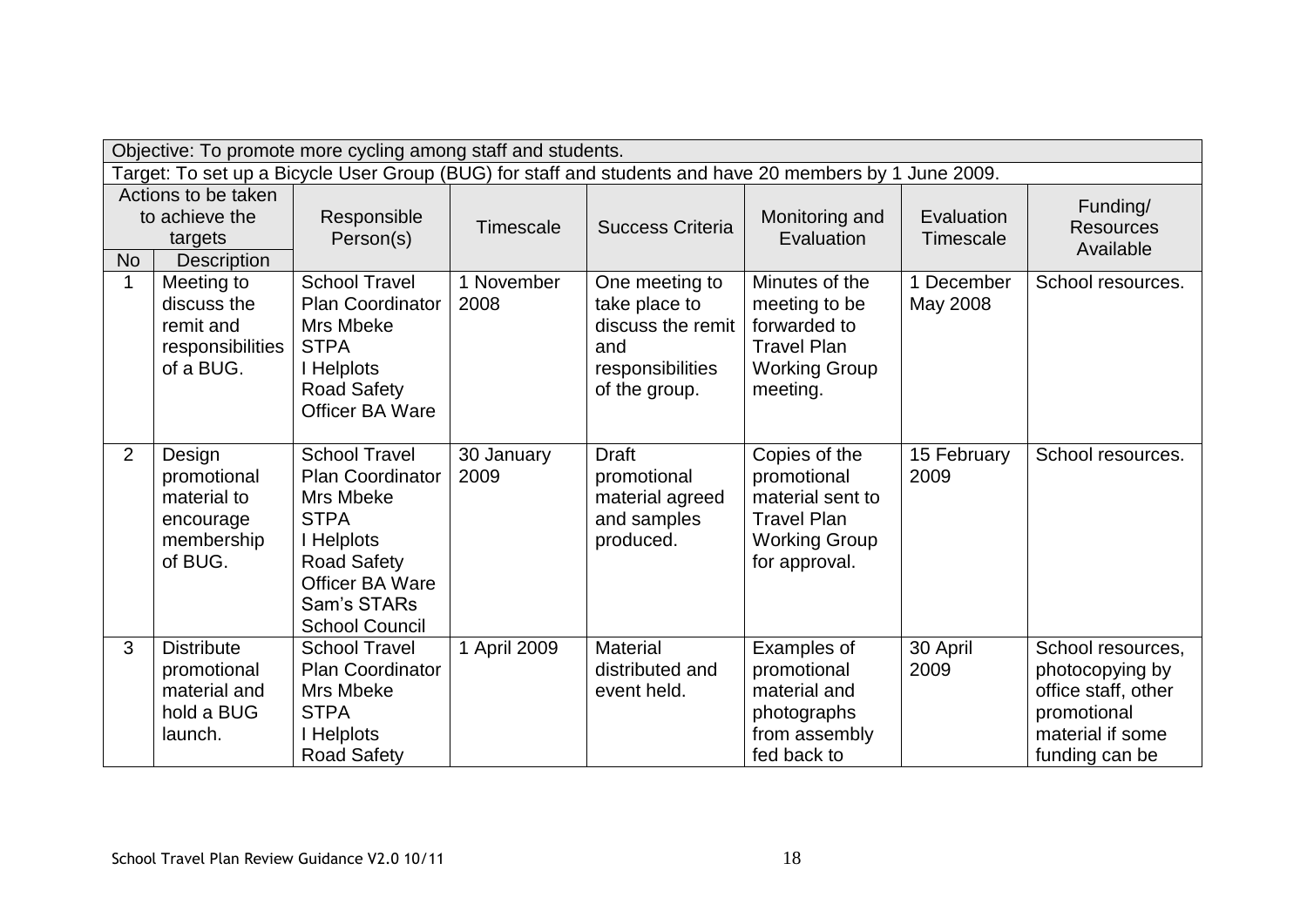|                          | Officer BA Ware<br>Sam's STARs<br><b>School Council</b>                     |                                        |                                   | <b>School Travel</b><br><b>Plan Working</b><br>group.                                                           |                                                                       | identified.       |
|--------------------------|-----------------------------------------------------------------------------|----------------------------------------|-----------------------------------|-----------------------------------------------------------------------------------------------------------------|-----------------------------------------------------------------------|-------------------|
| Administration<br>of BUG | <b>School Travel</b><br><b>Plan Coordinator</b><br>Mrs Mbeke<br>Sam's STARs | April 2009<br>and ongoing<br>from then | Administration<br>practice set up | Report on<br>membership<br>levels and any<br>activities<br>provided to each<br><b>Working Group</b><br>meeting. | 1 June 2009<br>and each<br>Working<br>Group<br>Meeting<br>thereafter. | School resources. |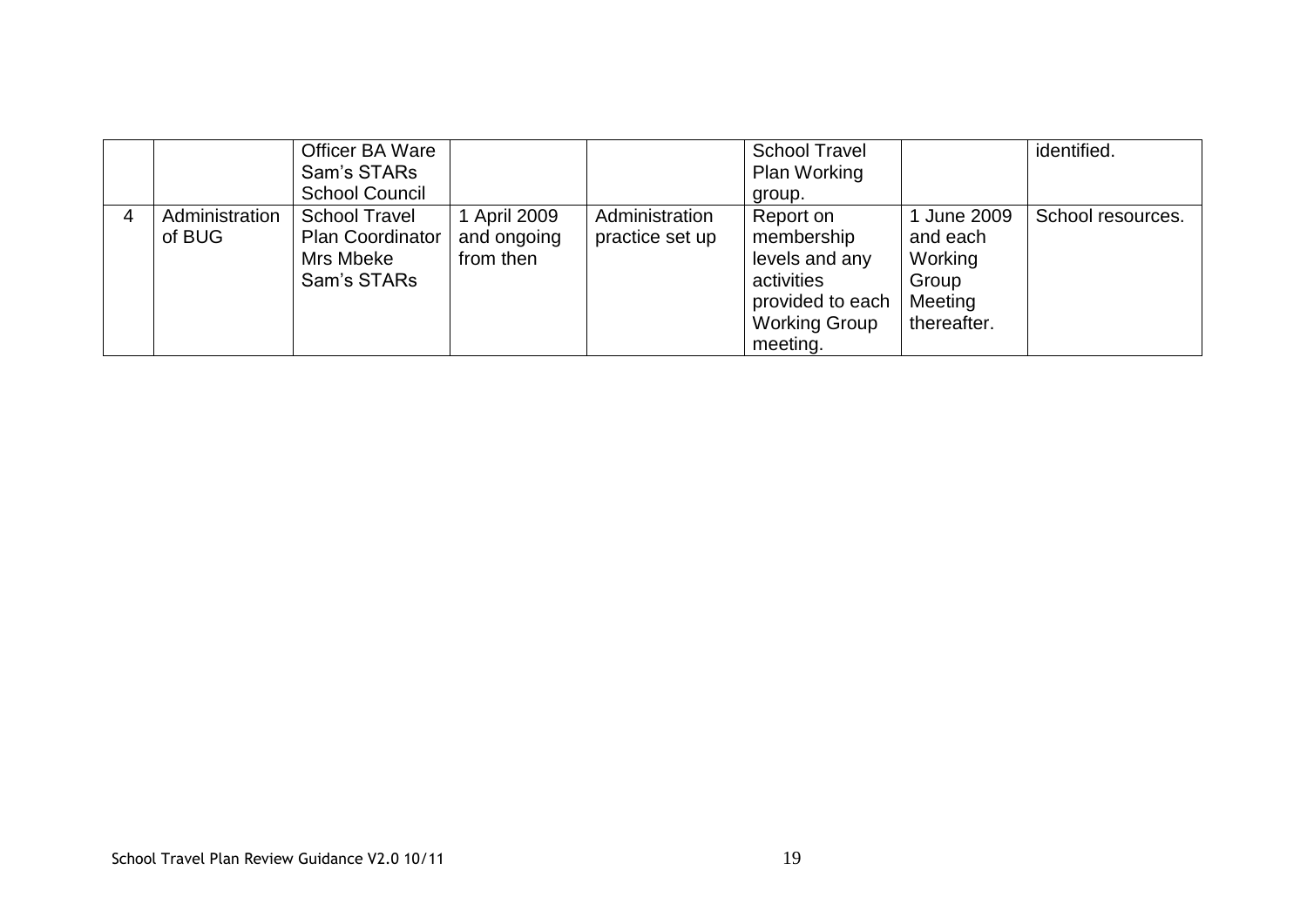# 9. Long Term Sustainability, Monitoring and Review

It is important that, for the Travel Plan to be effective, it is:

- sustainable.
- what it achieves is monitored, and
- it is reviewed and updated regularly.

In this section, which should build upon any similar information included in your original Travel Plan, you should detail how you intend to achieve the above three points.

You may wish to include how you involve the whole school and the local community; and how Travel Planning will be a regular agenda item at Governors' meetings. You may also wish to reiterate how the School Travel Plan is incorporated into the School Development Plan.

As for monitoring, you should set out how the Plan and the actions contained in it will be monitored and evaluated. You should also include how often you intend to do this. Of course, as you have a Travel Plan you are required to complete the travel question on the school census each year. It can be useful to gather other data however, and you could specify here what other surveys you intend to undertake to evaluate your achievements.

As stated in the cover sheet to this document, we recommend that your Plan should be reviewed annually. Every three years a more comprehensive review should be carried out, though this should not be too onerous if the annual reviews have been realistic and thorough. You should indicate in this section when you intend to review the Plan.

You may find it useful to record your proposals for monitoring and review in tables and examples of this are included overleaf. The first table shows the overall monitoring arrangements. The second table (in this example, in practice there may be more than one) shows the monitoring of the new Objectives that you have set in Section 8 and any outstanding Objectives that were not met from your original plan.

We would recommend this approach.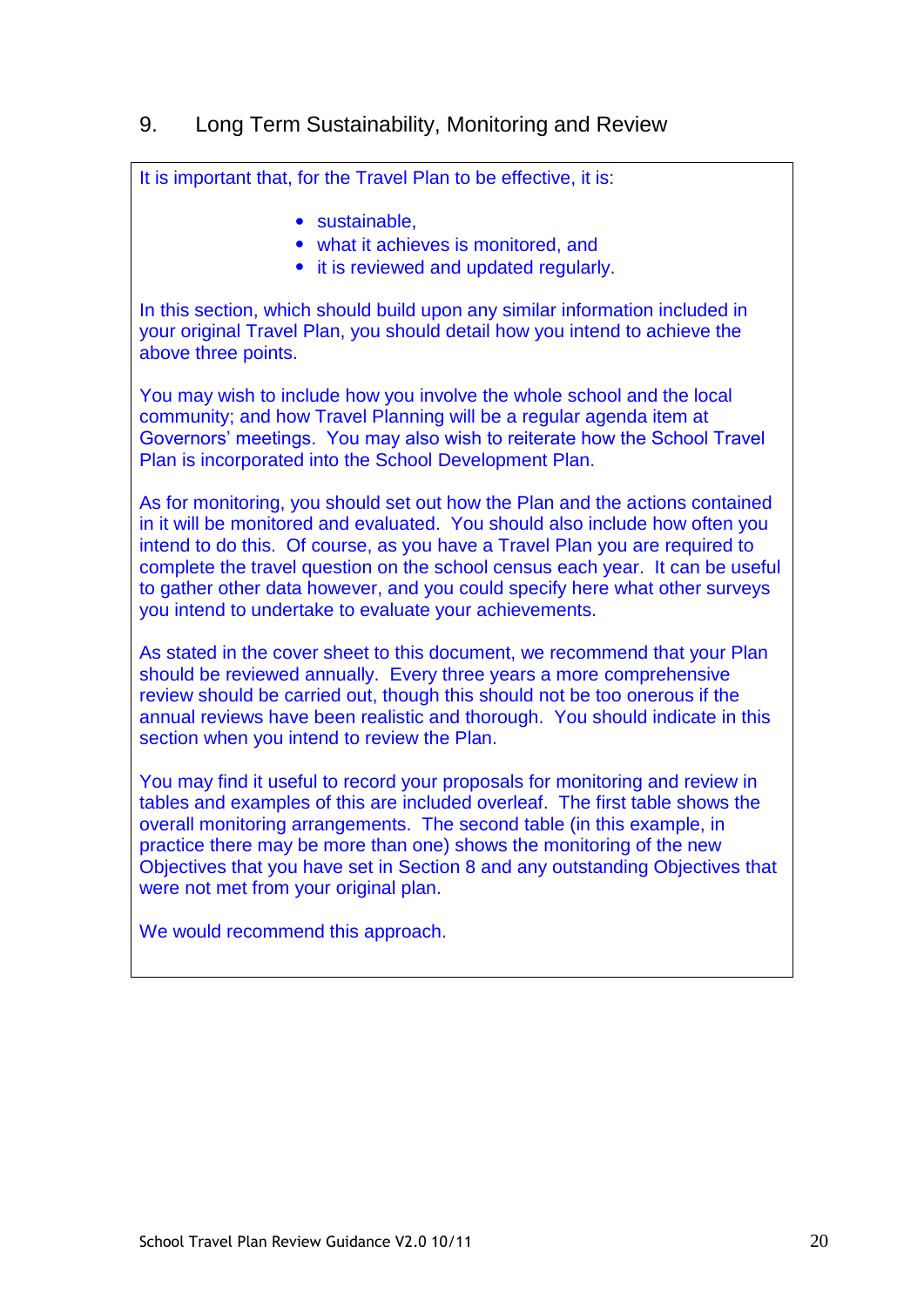| <b>Review</b>                                         | <b>Action</b>                                                                                                                               | Date to be Implemented by                           | <b>Person Responsible</b>                                                                                                                |
|-------------------------------------------------------|---------------------------------------------------------------------------------------------------------------------------------------------|-----------------------------------------------------|------------------------------------------------------------------------------------------------------------------------------------------|
| <b>Completion of</b><br><b>School Census</b>          | School Census to be<br>completed annually.                                                                                                  | January 2009 and every subsequent year.             | <b>School Travel Plan</b><br><b>Coordinator Mrs Mbeke</b><br>School Secretary, Ms<br>Quill                                               |
| <b>Hands-up Survey</b>                                | Whole school 'hands-up'<br>survey to be completed<br>annually.                                                                              | June 2009 and every subsequent year.                | <b>School Travel Plan</b><br><b>Coordinator Mrs Mbeke</b><br><b>Class Teachers</b>                                                       |
| <b>Working Group</b>                                  | To continue to recruit a broad<br>membership of the Working<br>Group including new parents<br>each year.                                    | September 2009 and every subsequent year.           | <b>School Travel Plan</b><br><b>Coordinator Mrs Mbeke</b><br><b>Working Group</b><br><b>Members</b>                                      |
| <b>Working Group</b>                                  | To invite a representative from<br>the Nursery School to attend<br><b>Working Group Meetings.</b>                                           | November 2008.                                      | <b>Head Teacher</b><br>Miss Hendy                                                                                                        |
| <b>Monitoring of the</b><br><b>School Travel Plan</b> | Working Group to meet on a<br>yearly basis to specifically<br>monitor the achievements of<br>targets and actions using data<br>gathered.    | September 2009 and every subsequent year.           | <b>School Travel Plan</b><br><b>Coordinator Mrs Mbeke</b><br><b>Working Group</b><br><b>Members</b>                                      |
| <b>School Travel Plan</b><br><b>Review</b>            | Review of the School Travel<br>Plan to take place every three<br>years. Undertake consultation<br>and completely review entire<br>document. | September 2011 and three-yearly interval<br>beyond. | <b>Head Teacher</b><br>Miss Hendy<br><b>School Travel Plan</b><br><b>Coordinator Mrs Mbeke</b><br><b>Working Group</b><br><b>Members</b> |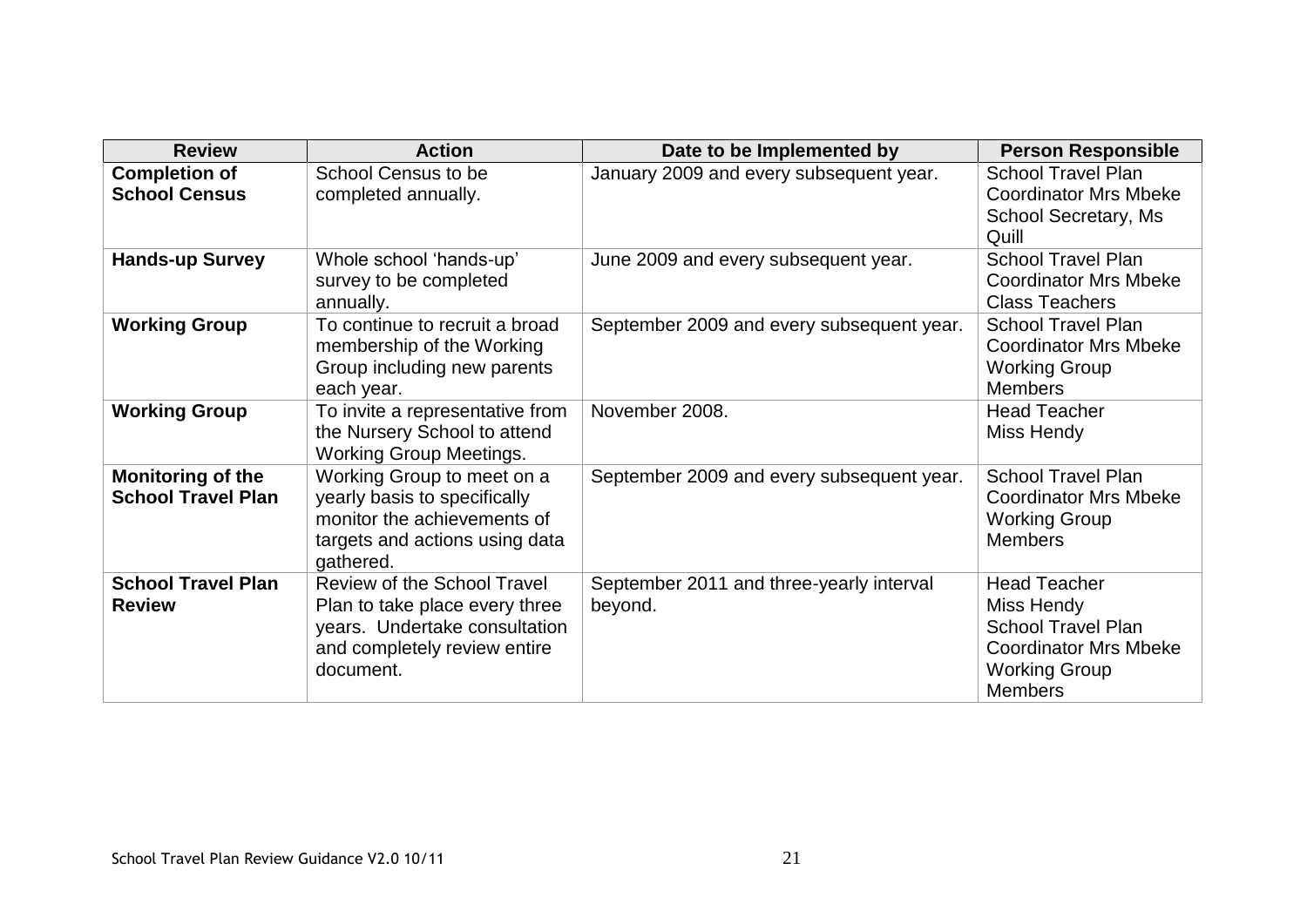| <b>Objective</b>                                     | <b>Target</b>                                                                                                 | <b>Baseline</b><br><b>Figure</b> | <b>Success Criteria</b>                        | <b>Method of</b><br><b>Monitoring</b>                                                                                      | <b>Person</b><br><b>Responsible and</b><br>Date to be<br><b>Implemented</b>  |
|------------------------------------------------------|---------------------------------------------------------------------------------------------------------------|----------------------------------|------------------------------------------------|----------------------------------------------------------------------------------------------------------------------------|------------------------------------------------------------------------------|
| To promote more cycling<br>among staff and students. | To set up a<br><b>Bicycle User</b><br>Group and have<br>students and<br>have 20<br>members by 1<br>June 2009. | 0 members                        | Setting up BUG and<br>achieving 20<br>members. | <b>School Travel Plan</b><br><b>Coordinator Mrs</b><br>Mbeke and Sam's<br>STARs will keep<br>records of BUG<br>membership. | <b>School Travel Plan</b><br><b>Coordinator Mrs</b><br>Mbeke<br>1 June 2009. |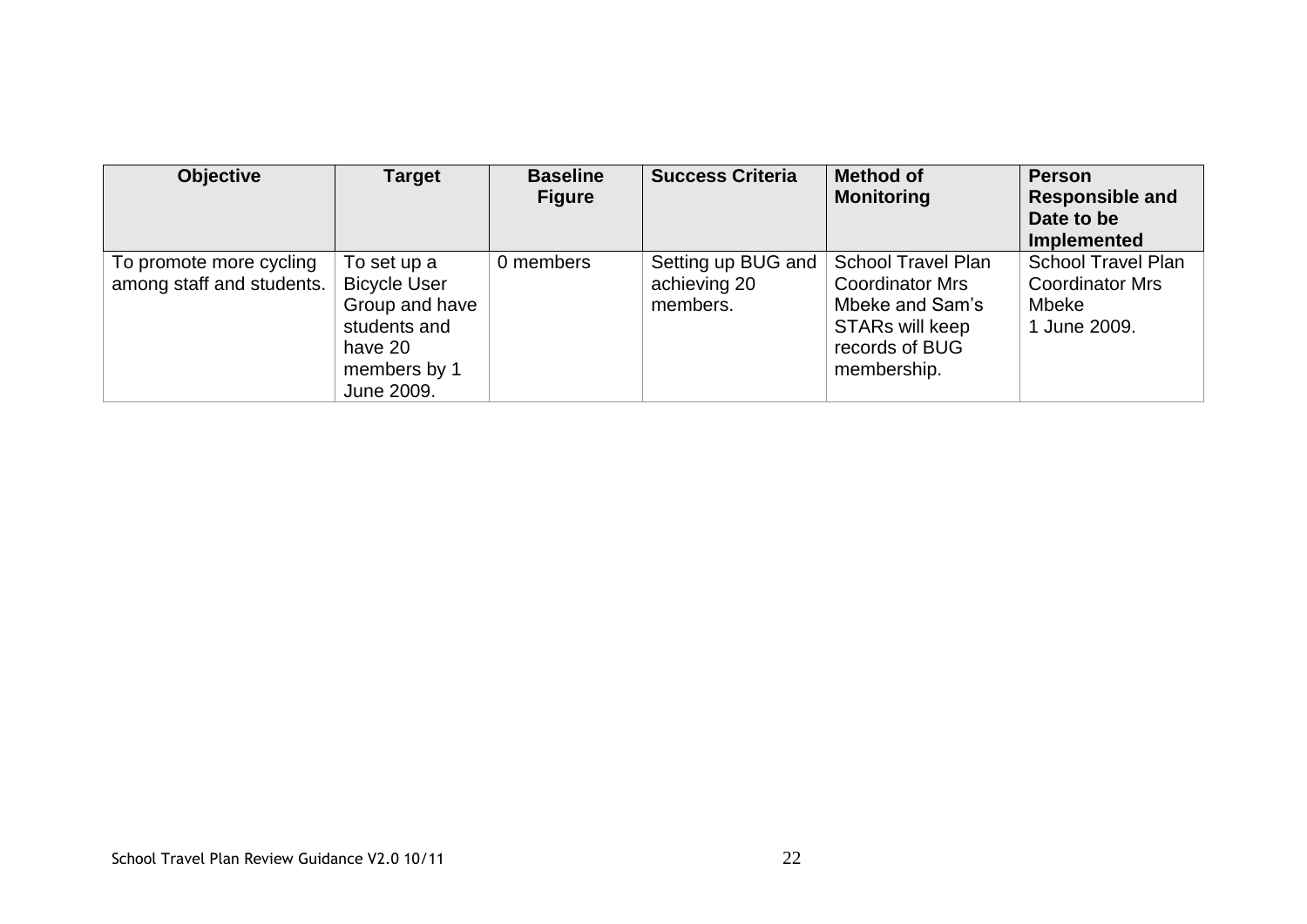# 10. Endorsement of School Travel Plan Review

The Review of your School Travel Plan should be endorsed in a similar manner to your original Travel Plan and previous reviews. The signatories shown below are the minimum required. You can of course add additional signatures if you consider that these reflect endorsement by other significant partners.

### **School Signatures**

The following signatures confirm that we have read this school travel plan review. We understand that by endorsing the school travel plan review we are committing to make every effort to resolve the issues identified and implement the action plans detailed within this document.

As a school we are committed to achieving the targets in the review of our school travel plan and to this effect will ensure that they are monitored annually and they will be reviewed and revised to ensure that they are met.

We appreciate that changes in education practise and transport provision effect the way our pupils travel to and from school and therefore any future reviews of our school travel plan will consider any new developments which may have taken place

Head Teacher Chair of Governors

………………………………… ………………………………….

### **Council Signatures**

The following signatures confirm that they have read this school travel plan review document and will offer assistance and support to implement the measures and initiatives detailed within it.

Head of Access and Inclusion Head of Transport Children & Young People Services Regeneration & Economic

………………………………… ………………………………….

Development